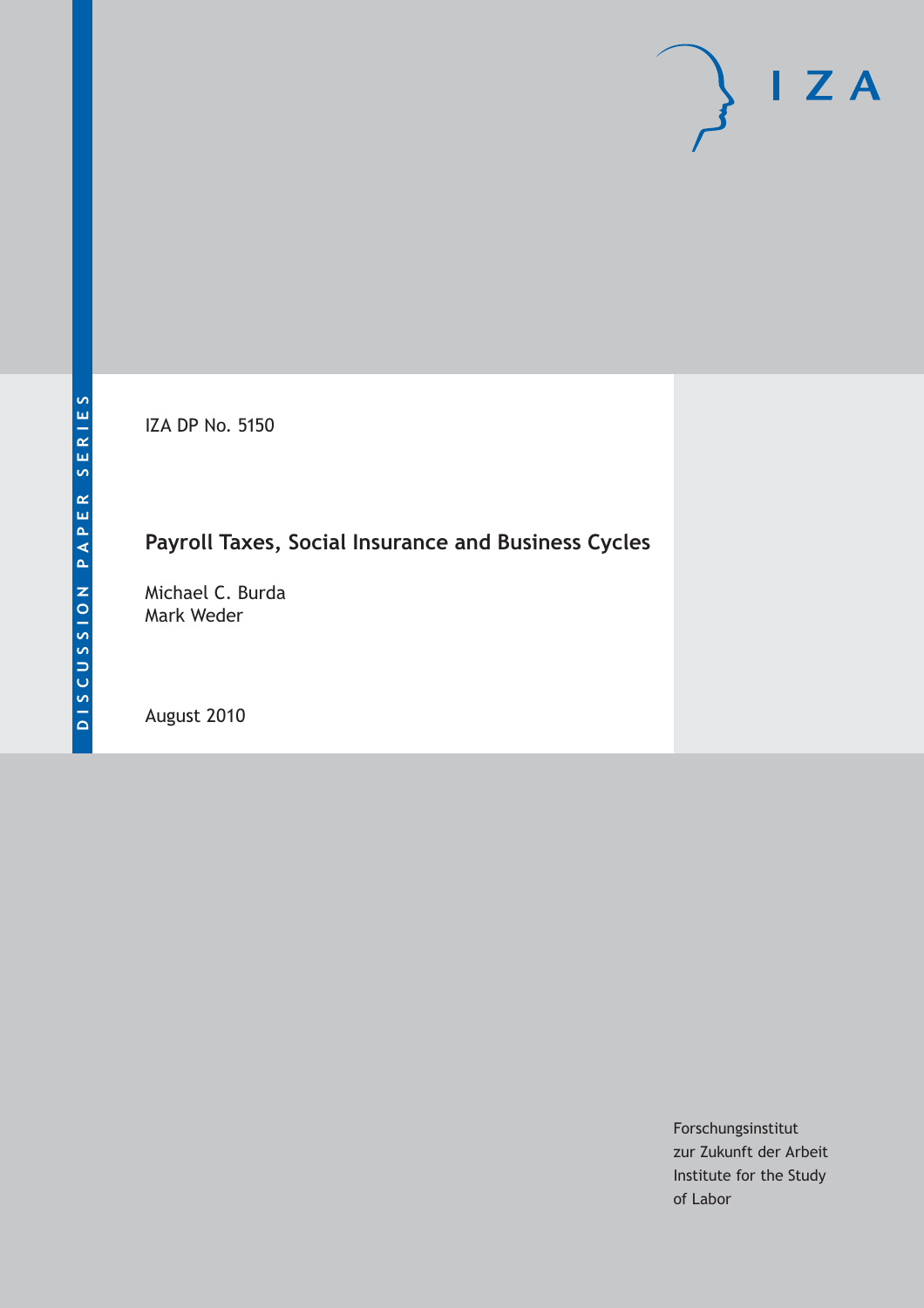# **Payroll Taxes, Social Insurance and Business Cycles**

### **Michael C. Burda**

*Humboldt Universität zu Berlin and IZA* 

#### **Mark Weder**

*University of Adelaide* 

Discussion Paper No. 5150 August 2010

IZA

P.O. Box 7240 53072 Bonn **Germany** 

Phone: +49-228-3894-0 Fax: +49-228-3894-180 E-mail: iza@iza.org

Any opinions expressed here are those of the author(s) and not those of IZA. Research published in this series may include views on policy, but the institute itself takes no institutional policy positions.

The Institute for the Study of Labor (IZA) in Bonn is a local and virtual international research center and a place of communication between science, politics and business. IZA is an independent nonprofit organization supported by Deutsche Post Foundation. The center is associated with the University of Bonn and offers a stimulating research environment through its international network, workshops and conferences, data service, project support, research visits and doctoral program. IZA engages in (i) original and internationally competitive research in all fields of labor economics, (ii) development of policy concepts, and (iii) dissemination of research results and concepts to the interested public.

IZA Discussion Papers often represent preliminary work and are circulated to encourage discussion. Citation of such a paper should account for its provisional character. A revised version may be available directly from the author.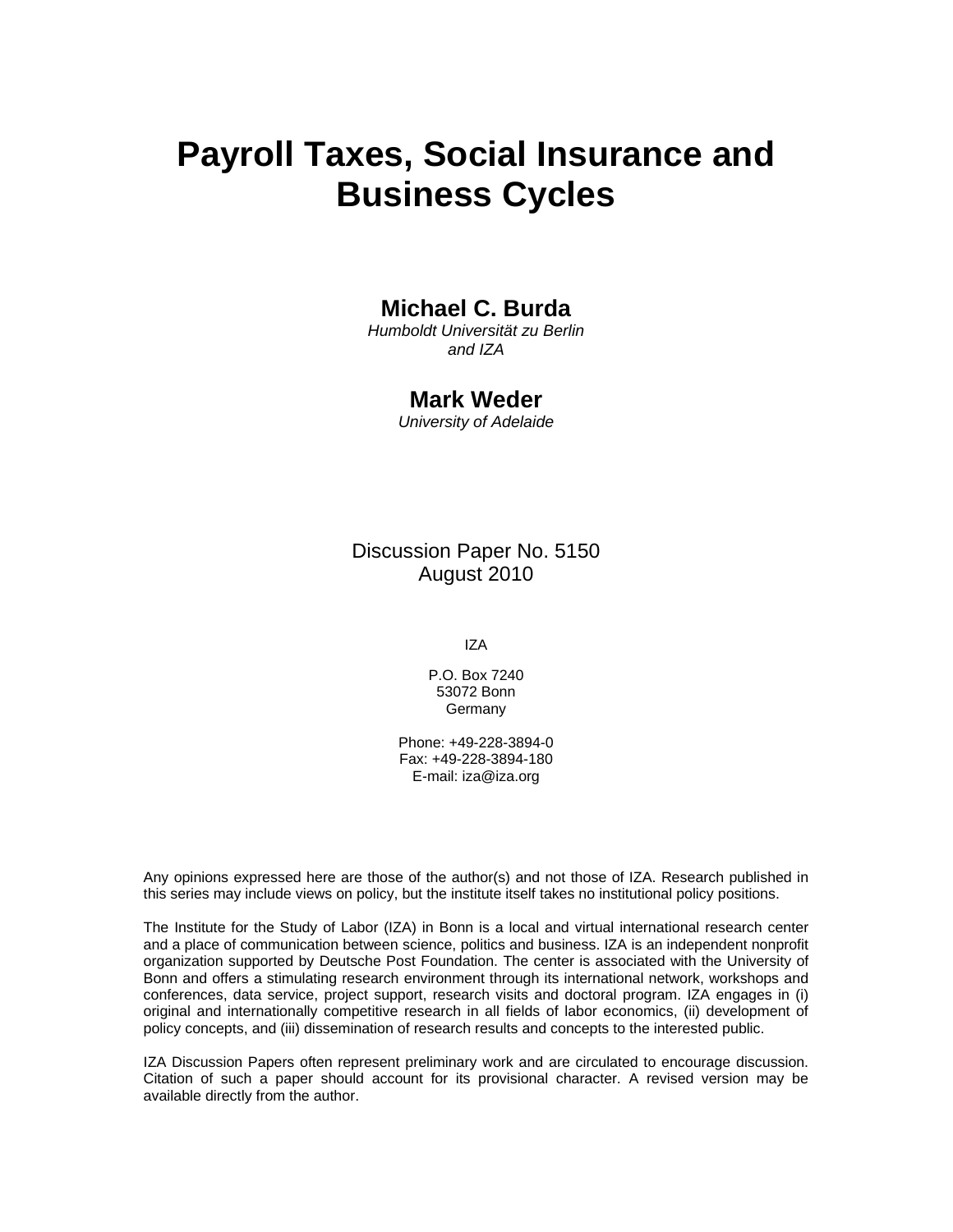IZA Discussion Paper No. 5150 August 2010

### **ABSTRACT**

### **Payroll Taxes, Social Insurance and Business Cycles\***

Payroll taxes represent a major distortionary influence of governments on labor markets. This paper examines the role of payroll taxation and the social safety net for cyclical fluctuations in a nonmonetary economy with labor market frictions and unemployment insurance, when the latter is only imperfectly related to search effort. A balanced social insurance budget renders gross wages more rigid over the cycle and, as a result, strengthens the model's endogenous propagation mechanism. For conventional calibrations, the model generates a negatively sloped Beveridge curve as well as substantial volatility and persistence of vacancies and unemployment.

JEL Classification: E24, J64, E32

Keywords: business cycles, labor markets, payroll taxes, unemployment, consumption-tightness puzzle

Corresponding author:

-

Michael C. Burda Department of Economics Humboldt Universität zu Berlin Spandauer Str. 1 D-10178 Berlin **Germany** E-mail: burda@wiwi.hu-berlin.de

<sup>\*</sup> We are grateful to Chris Edmond, Francisco Gonzalez, Bob Gregory, Dan Hamermesh, Tom Krebs, Nir Jaimovich, Ian McLean, Christian Merkl, Alex Meyer-Gohde, Bruce Preston, Dennis Snower, Lutz Weinke, Jake Wong and to seminar participants at ANU, Humboldt, Kiel, Mannheim, Melbourne, Utrecht, EALE/SOLE 2010 and SED 2010 for very useful comments. Patrick Bunk, Hong Lan and Susanne Schöneberg provided excellent research assistance. The authors acknowledge generous support from the Alexander von Humboldt Foundation, the Netherlands Institute of Advanced Study, and the Collaborative Research Center 649 of the German Science Foundation.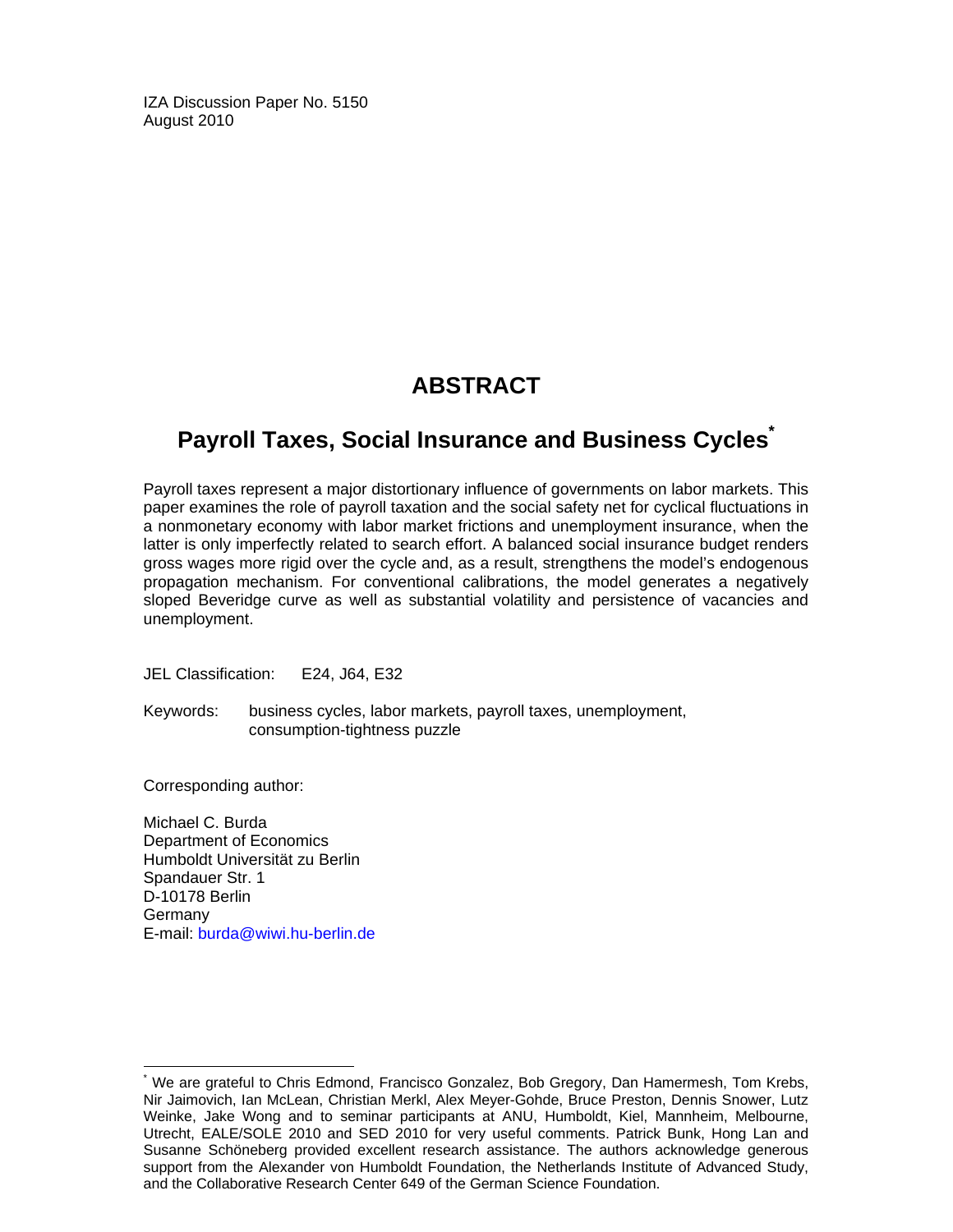### 1 Introduction

Payroll taxes represent a major influence of governments on labor markets. In 2005, OECD member governments collected about \$3 trillion from employers and employees, representing 9:2 percent of GDP and, given a wage share of two-thirds, roughly 15 percent of the total wage bill. In some European countries, the share of "contributions to social insurance" in total compensation is as high as 40 to 45 percent.<sup>1</sup> Payroll taxes drive a wedge between the hiring decisions of firm and the labor supply decisions of households, and are likely to spur the untaxed, informal economy. A less-studied aspect is the effect of time-varying labor taxation on intertemporal decisions of employers and employees. Not only do payroll taxes impact the long-run functioning of labor markets and the macroeconomy, but they may also affect the magnitude and persistence of business cycle 
uctuations.

This paper investigates the interaction of payroll taxes, the social insurance system and the business cycle. We begin with an empirical examination of the cyclical behavior of payroll taxation. We find evidence that payroll taxation is countercyclical in a number of OECD countries: employer and employee contributions to social insurance, measured relative to the total wage bill, tend to fall in recoveries and rise in recessions. This countercyclical labor tax burden arises for at least two reasons. First, most OECD governments rely on payroll taxation to fund their social welfare systems, sometimes on a near-balanced budget basis. Second, payroll taxation is usually capped, implying a relatively higher effective rate of taxation for low-productivity workers at the extensive margin.

Next, we study the effects of countercyclical payroll taxation in an equilibrium business cycle model with labor market frictions. We show that in

<sup>1</sup>Source: OECD Revenue Statistics 2007.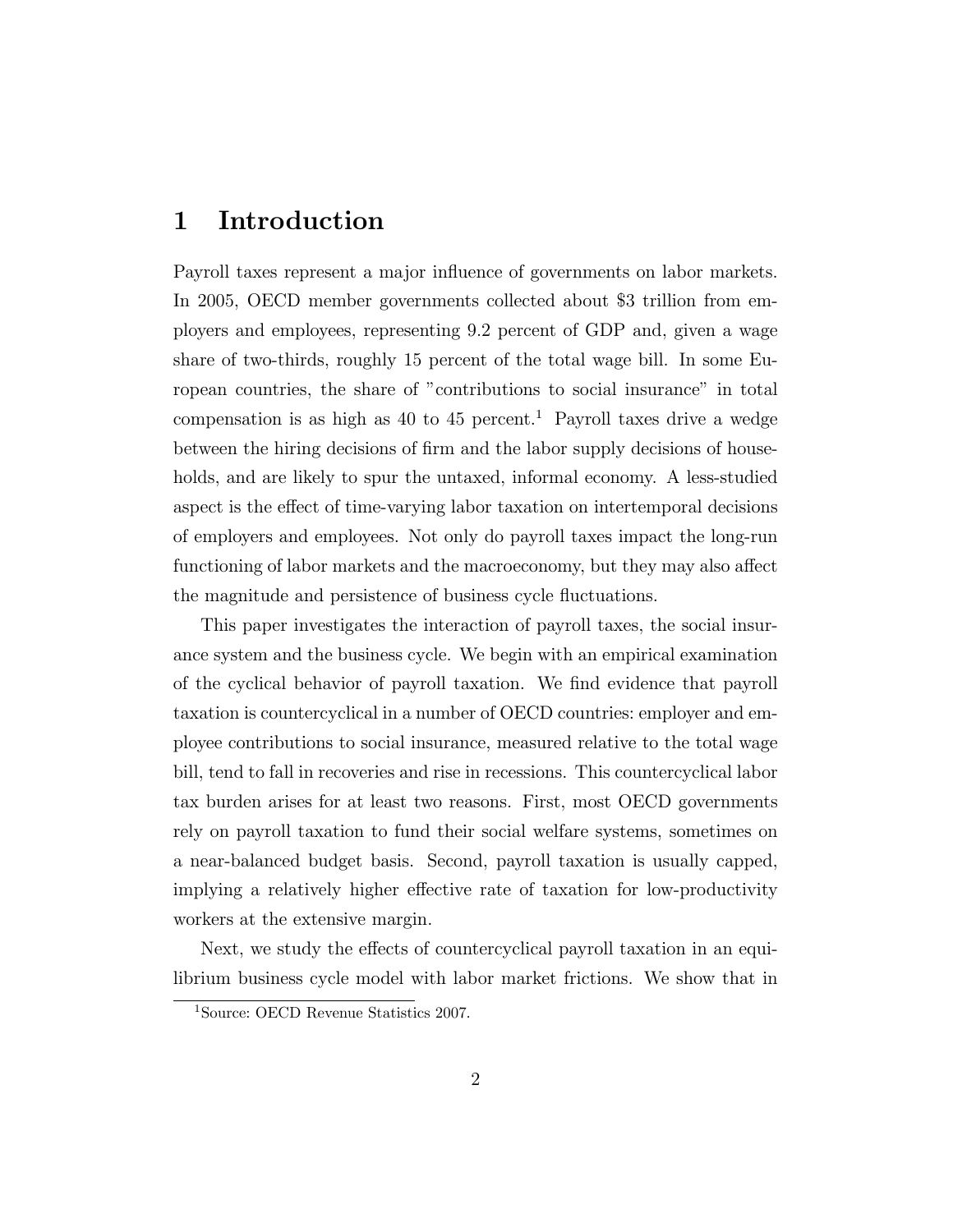this class of models, the elasticity of search activity on both sides of the market is influenced by the intertemporal path of the wedge between costs paid by firms and income received by households. The endogeneity of the tax burden to cyclical conditions reinforces the intertemporal response of labor market activity and thus increases the endogenous propagation of shocks in the model economy. By distinguishing between search and leisure, we account for the possibility that non-working time is not used for active search and create an additional margin for time use. There are two other features central to the model: unemployment benefits are financed by payroll taxation on a balanced budget basis and unemployment benet provision is only imperfectly related to search effort.<sup>2</sup> This latter is due to the extent of general social welfare in the model economy, which is can be thought of as "Type II"  $\alpha$  classification error  $-$  paying unemployment benefits to those in fact taking leisure. Combined with the endogeneity of labor taxation, these effects signicantly distort the labor-search-leisure decision and increase the internal propagation of the model economy.

Although models with labor market frictions have proliferated in recent years, Shimer (2005) and Hall (2005) showed that they generally do not generate sufficient volatility and persistence in labor market quantities, i.e. vacancies and unemployment. They argue that wage rigidity is the most promising solution to the puzzle. To this end, Hagedorn and Manovskii (2008) raise the fallback position and lower the bargaining power of workers in wage bargaining (see also Cole and Rogerson, 1999), while Gertler and Trigari (2009) employ overlapping Nash-bargained wage contracts. Hornstein, Krusell and Violante (2005) and Costain and Reiter (2008) and show that these approaches, however successful, can generate a number of unwanted

<sup>&</sup>lt;sup>2</sup>Tripier (2003), Ravn (2008) and Ebell (2009) examine similar setups, but they do not examine the impact of unemployment benefit on the search-leisure margin and do not consider unemployment benets nanced by distortionary payroll taxation.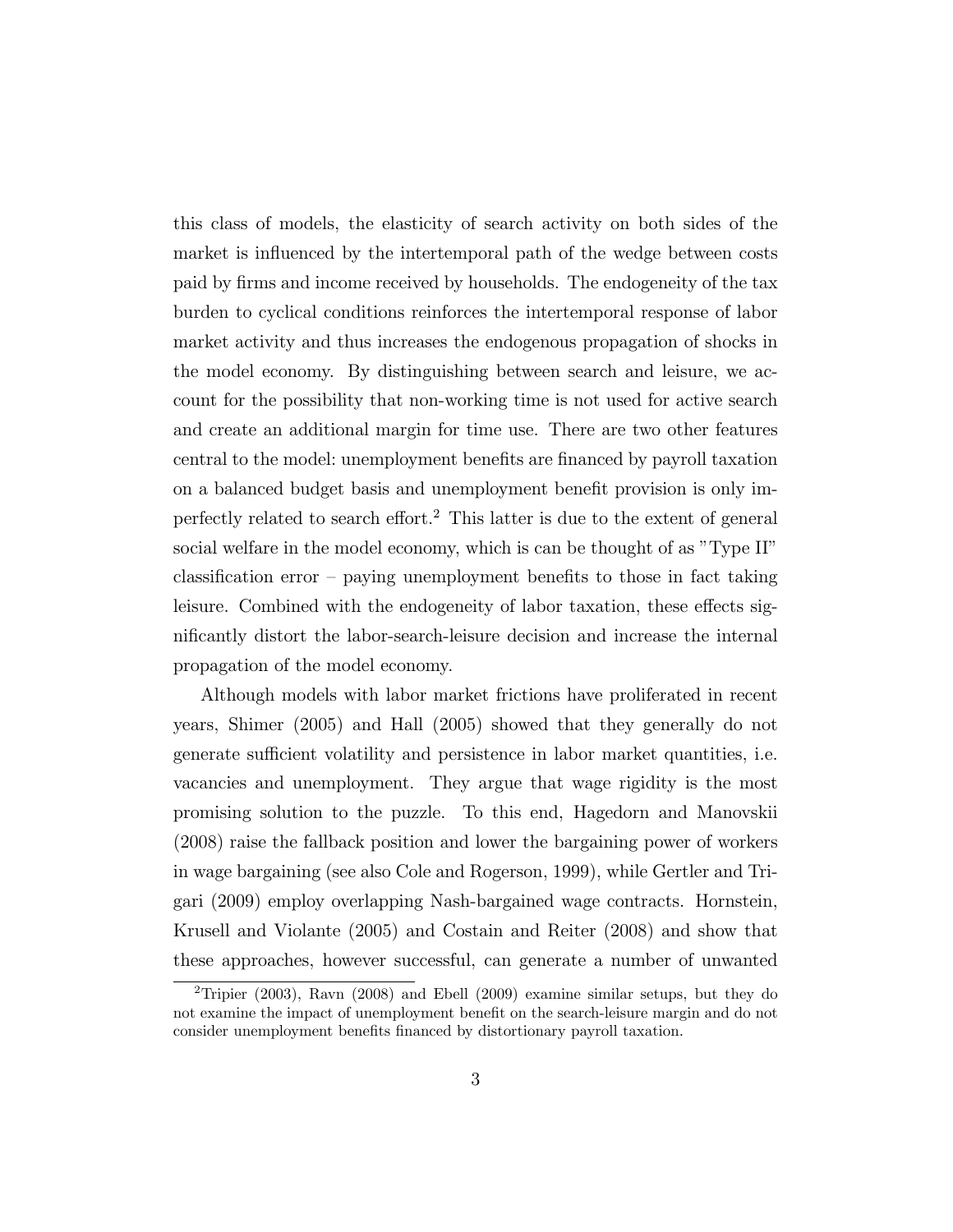side effects.<sup>3</sup> Ravn (2008) shows that with endogenous participation, the search model predicts a counterfactual positively-sloped Beveridge relation and procyclial unemployment.

The central finding of this paper is that the interaction of endogenous payroll taxation with the social insurance system can reduce the volatility of gross labor costs in a real equilibrium business cycle model and match key macro stylized facts, which include persistence in vacancies, high cyclical volatility of labor market quantities, and negative correlation of vacancies and unemployment (the Beveridge curve). Time-varying payroll taxes affect the both cost of labor and the value of vacancies to the firm, as well as the value of time spent by workers in search. This intertemporal effect of taxes on equilibrium models of unemployment is also a novel finding.

In Section 2, we document the level and intertemporal behavior of payroll taxes in the major OECD countries. For a number of Western European economies (Finland, France, and Germany in particular), effective payroll taxes are signicantly countercyclical; in the United States, a similar pattern has also emerged in the last two decades. Section 3 lays out a nonmonetary dynamic stochastic general equilibrium economy with a social insurance system, unemployment benets and endogenous search. The model is calibrated in Section 4, while Section 5 presents our central nding: a productivitydriven real equilibrium economy with search frictions can account for labor market facts and generate a pattern of countercyclical payroll tax burdens observed in many OECD countries. Robustness checks and more detailed interpretation of the results are laid out in Section 6. Section 7 concludes.

 ${}^{3}$ Sticky wages are not easy to find in the data (Bils 1985), and the standard model predicts a counterfactually strong negative correlation between the labor share and labor productivity. Hall and Milgrom (2008) note that high values of fallback induce unrealistically high elasticities of labor supply response. More recent work by Shimer (2009) and others show how intratemporal non-separability in utility over consumption and nonwork can induce similar effects.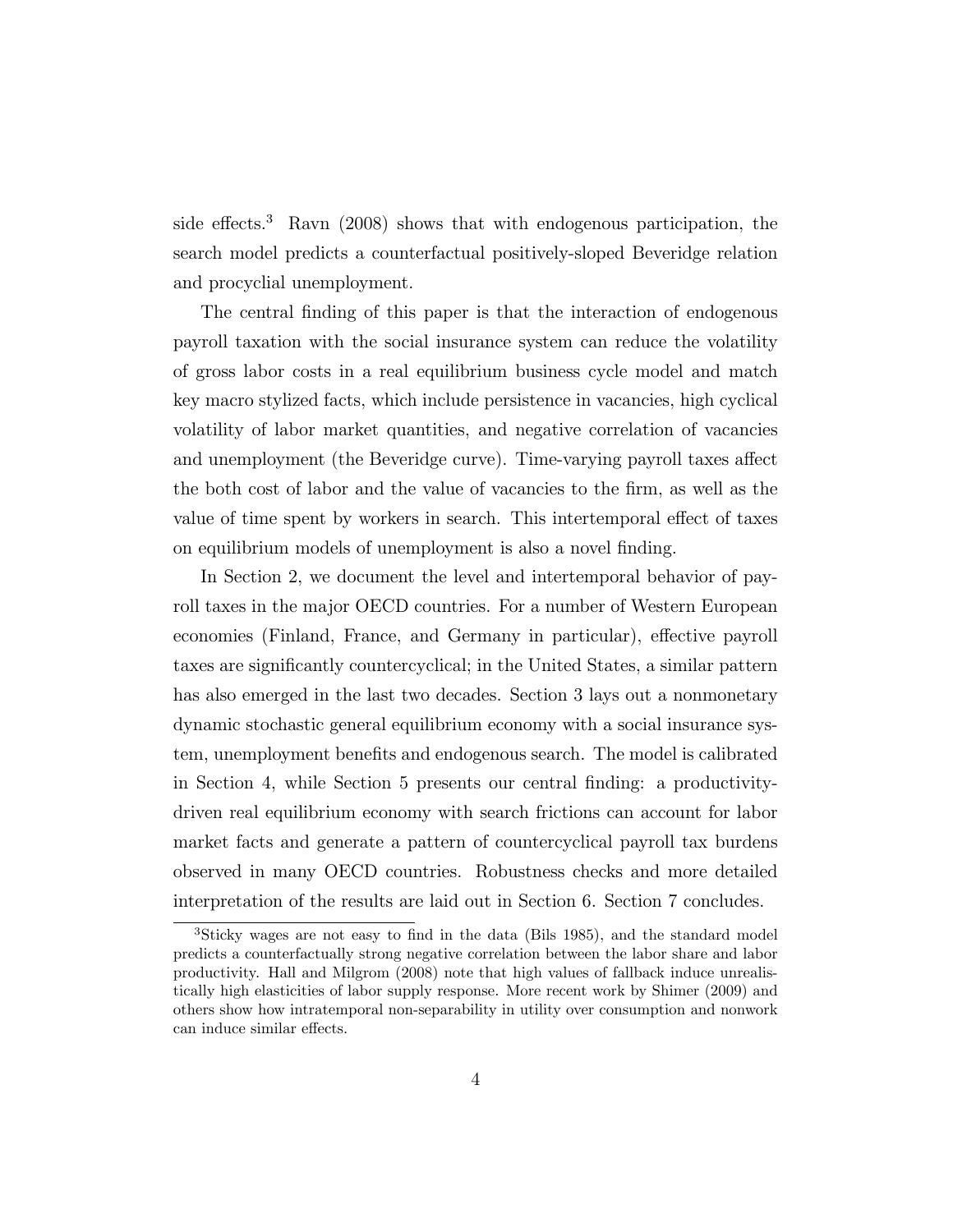### 2 Payroll taxes in the OECD

#### 2.1 Magnitude of payroll taxes

Payroll taxation represents a signicant, yet frequently overlooked intervention in labor markets in developed economies. In 2008, the total contribution of households and enterprises to social security (i.e. payroll taxes) represented 33.7 percent of total compensation in Germany and 25.2 percent in Sweden, as compared with 11.3 percent in the United States. Table 1 reports a longer-term perspective on payroll taxation. The payroll tax rate  $(\tau)$ is dened as the ratio of all "contributions to social insurance" divided by total compensation of employees, and represents the average burden posed by payroll taxes and other social contributions as a fraction of total labor costs paid by firms. Our data are taken from the OECD Economic Outlook and Main Economic Indicators databases. Contributions to social insurance consist of payments by firms or employees for pension, health, unemployment and disability insurance, and some other minor elements of social insurance. Total compensation is defined as gross wages, salaries and other payments made by employers on behalf of their employees. The first two columns of the table document levels and trends of payroll taxation in countries for which longer time series are available.

The average effective payroll tax rate thus varies widely in OECD countries, ranging from 5-15% of the wage bill in Canada, the US and Finland to 30% or more in France, Germany and Sweden. As evident from Figures 1 and 2, they also vary over time. Over the four decades of data available, average taxes have risen secularly in almost all countries. At the same time, they fluctuate around their respective trends, with standard deviations of less than 0.2 percentage points in the US and Canada to more than 0.6% in Sweden, France, Finland, Greece, and the Netherlands. Such 
uctuations of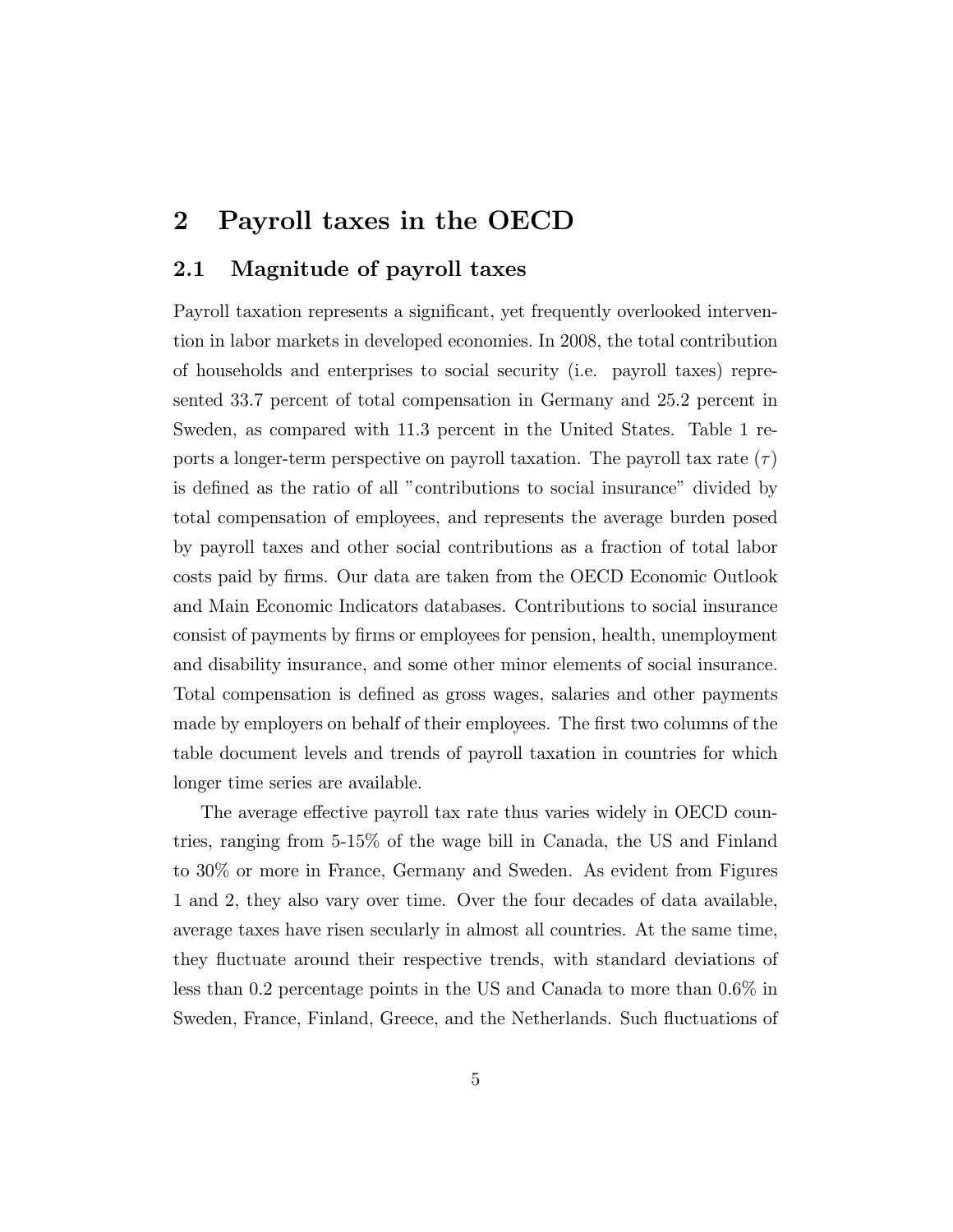tax burdens are likely to important for labor markets, not only in continental Europe, but also in the United States.

| <b>Table 1:</b> Payroll taxes in OECD countries                                   |                        |                       |                                 |             |             |
|-----------------------------------------------------------------------------------|------------------------|-----------------------|---------------------------------|-------------|-------------|
|                                                                                   | Ratio of payroll taxes |                       | Correlation of payroll tax rate |             |             |
| Country                                                                           |                        | to total compensation | with $GDP*$                     |             |             |
|                                                                                   | 1970-89                | 1990-08               | 1970:1-89:4                     | 1990:1-08:4 | 1970:1-08:4 |
| <b>US</b>                                                                         | 0.10                   | 0.12                  | 0.23                            | $-0.28$     | 0.15        |
| Germany                                                                           | 0.28                   | 0.34                  | $-0.48$                         | $-0.56$     | $-0.51$     |
| Netherlands                                                                       | 0.29                   | 0.29                  | $-0.13$                         | $-0.03$     | $-0.10$     |
| UK                                                                                | 0.23                   | 0.26                  | 0.12                            | 0.04        | 0.10        |
| Sweden                                                                            | 0.25                   | 0.32                  | $-0.42$                         | 0.36        | 0.09        |
| France                                                                            | 0.37                   | 0.41                  | $-0.04$                         | $-0.39$     | $-0.23$     |
| Japan                                                                             | 0.17                   | 0.24                  | $-0.39$                         | $-0.10$     | $-0.26$     |
| Canada                                                                            | 0.06                   | 0.09                  | $-0.27$                         | $-0.07$     | $-0.21$     |
| Finland<br>0.14<br>0.17<br>$-0.48$<br>$-0.47$<br>$-0.53$                          |                        |                       |                                 |             |             |
| Source: OECD, authors' calculations based on quarterly data                       |                        |                       |                                 |             |             |
| *Real GDP and tax rates are HP-filtered with smoothing parameter $\lambda=1600$ . |                        |                       |                                 |             |             |

#### 2.2 Function of payroll taxes

Payroll taxes are primarily used to fund social security systems. This concept of social insurance dates to social reforms in late-nineteenth century Germany, which served as a model for many industrial countries, including the United States.<sup>4</sup> This type of social system is characterized by a relatively

 ${}^{4}$ In an effort to deflect criticism of rising inequality in a time of rapid growth, Chancellor Bismarck initiated wide-reaching reforms during the 1880s, culminating in the Health Insurance Act of 1883 (Gesetz betreffend die Krankenversicherung der Arbeiter), the Accident Insurance Act of 1884 (Unfallversicherungsgesetz) and the Old Age and Disability Insurance Act of 1889 (Gesetz betreffend der Invaliditäts- und Altersversicherung). These were important first pillars of the current German social insurance system, which were augmented in 1927 by the Law on Employment and Unemployment Insurance (Gesetz uber Arbeitsvermittlung und Arbeitslosenversicherung).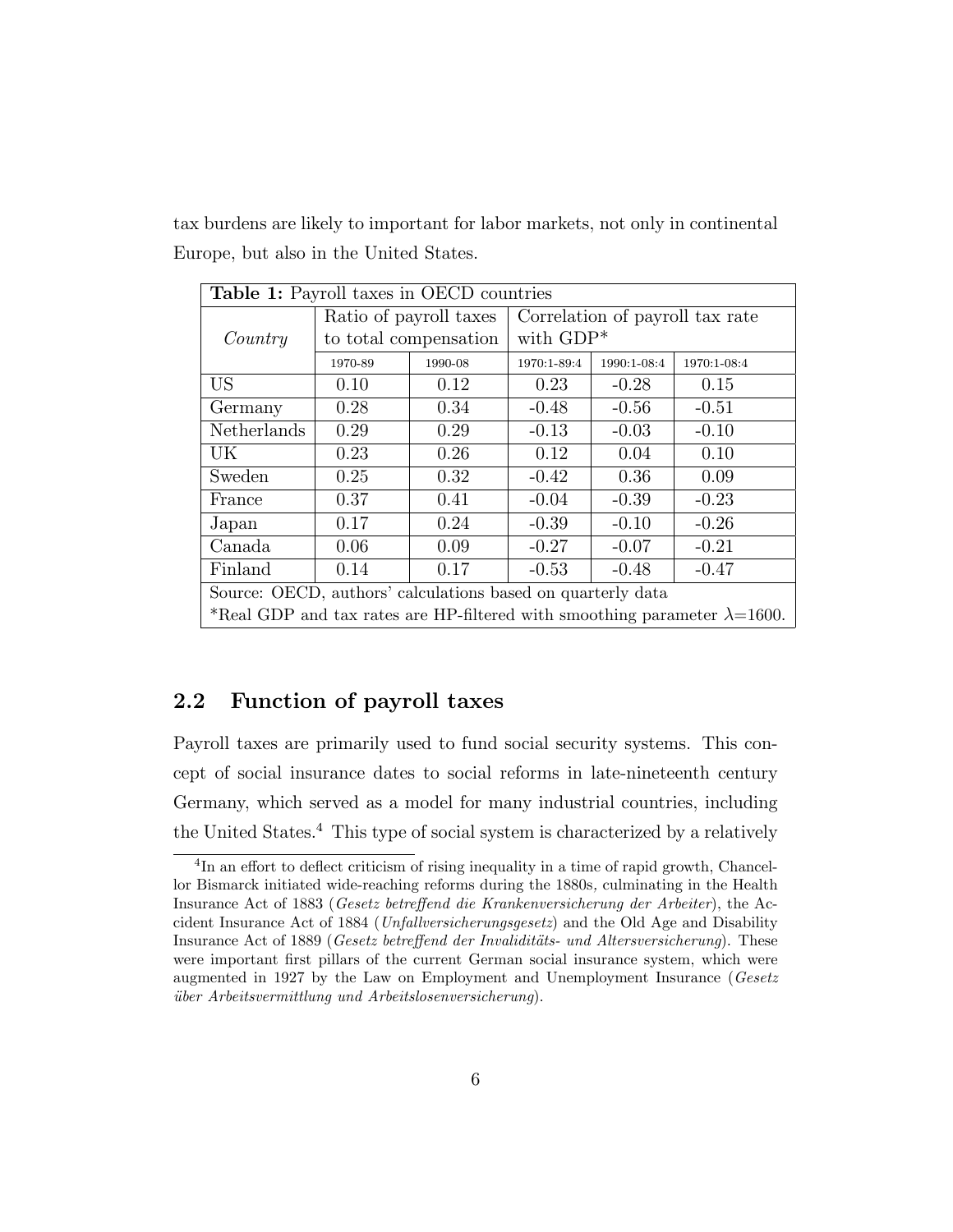low level of explicit redistribution; health, pension, and unemployment insurance funds are established to honor entitlements based on past service or accrued eligibility. In theory, workers and firms contribute towards the costs of social insurance programs, which run on a near-balanced budget basis. Funding of such programs is thus susceptible to business cycle fluctuations, with cyclical adjustments often required to bring contributions in line with outlays.

As a representative example, consider Germany's current system of unemployment benets, which was established in 1969 by the Employment Promotion Act (*Arbeitsförderungsgesetz*). This law set up the Federal Employment Agency (Bundesagentur fur Arbeit) to provide income support for unemployed as well as training and support in job finding and matching. The activities of the agency are funded primarily by payroll tax contributions. The government provides stop-gap assistance only under exceptional circumstances in the form of interest-free liquidity loans, which are generally repaid as soon as income exceeds spending in any given month. As a result, contribution rates vary considerably over time and are often reduced in times of stronger economic growth, and raised in recessions.<sup>5</sup> Similar funding principles apply to other pillars of the social security system (health, pension, disability, old-age care, etc.).

The Bismarckian system stands in contrast to the concept of social insurance promoted by Beveridge in the late 1940s and based on the notion of a sufficient minimum benefit to be funded by the general public budget if necessary. In many European countries, deficits in social security programs

<sup>&</sup>lt;sup>5</sup>In the period 2007-2009, for example, the statutory contribution rate for the German unemployment insurance scheme decreased from 6.5 percent of gross eligible wage income to 2.8 percent. In the recession which followed, tax increases for unemployment insurance were avoided only by a discretionary expansion of the short-time work program, which exempts employees from social insurance contributions.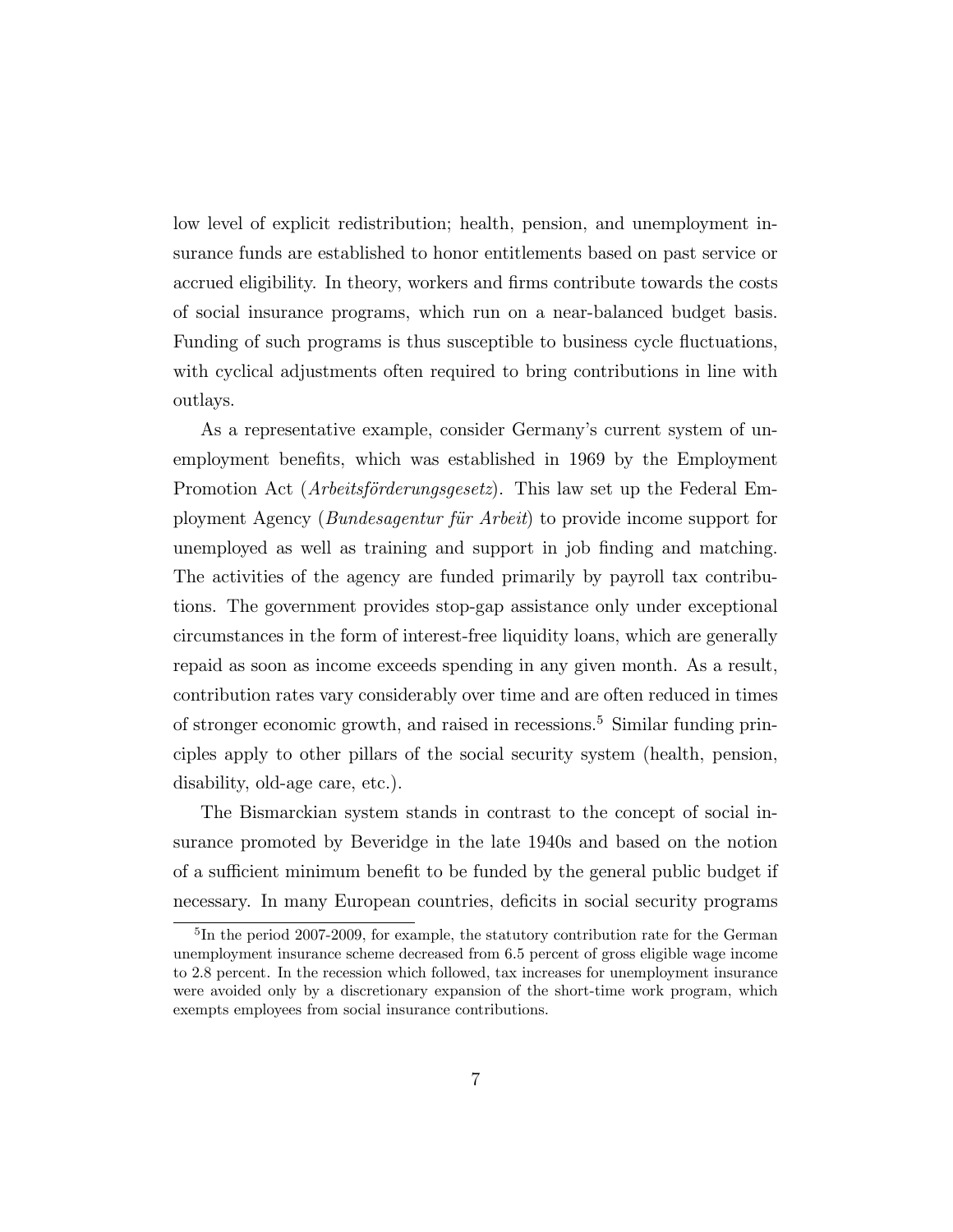are regularly covered by budgetary transfers. The social security system of old-age benets in the United States combines Bismarckian and Beveridgean elements. It is funded by payroll taxes, with employers withholding 6.2% of employee wages and matching that amount in employer social security taxes until total earnings reach a fixed earnings base (ceiling) for the year. above which no further tax is levied. Romer and Romer (2009) document that US Social Security tax increases tend to be preprogrammed and follow increases in benets, either in the form of increasing statutory rates or increases in the payroll tax base.

#### 2.3 Cyclical behavior of payroll taxes

For at least two reasons, the average payroll tax rate  $\tau$  - and thus the tax burden for the representative worker moving from unemployment into employment - is likely to be countercyclical. In recessions, budget shortfalls are difficult to close, especially when social expenditures have the nature of entitlements. As a result, tax rates may be raised in recessions and cut in expansions. While we focus on unemployment insurance and welfare bene fits, countercyclical funding issues arise in systems of health services, public pensions and social programs in general. A second reason for countercyclical payroll tax rates is the truncated nature of payroll tax systems in most OECD countries, in which a cap on contributions limits total tax liability of employers for a given employee.<sup>6</sup> In expansions, when overall wages and productivity are rising, more workers will earn gross pay exceeding the contributions cap, while in recessions, new jobs tend to pay less.

<sup>6</sup> In the United States, the ceiling on social security contributions, which is adjusted annually for inflation, was \$102,000 in 2008. This represents the roughly the 85th percentile of the annual gross household income distribution in the US. In Germany, the ceiling was 5300 Euro per month in 2008. At the lower end of the pay spectrum, so-called Mini-Jobs (dened as jobs that pay less than 400 Euro per month) face a signicantly lower payroll tax.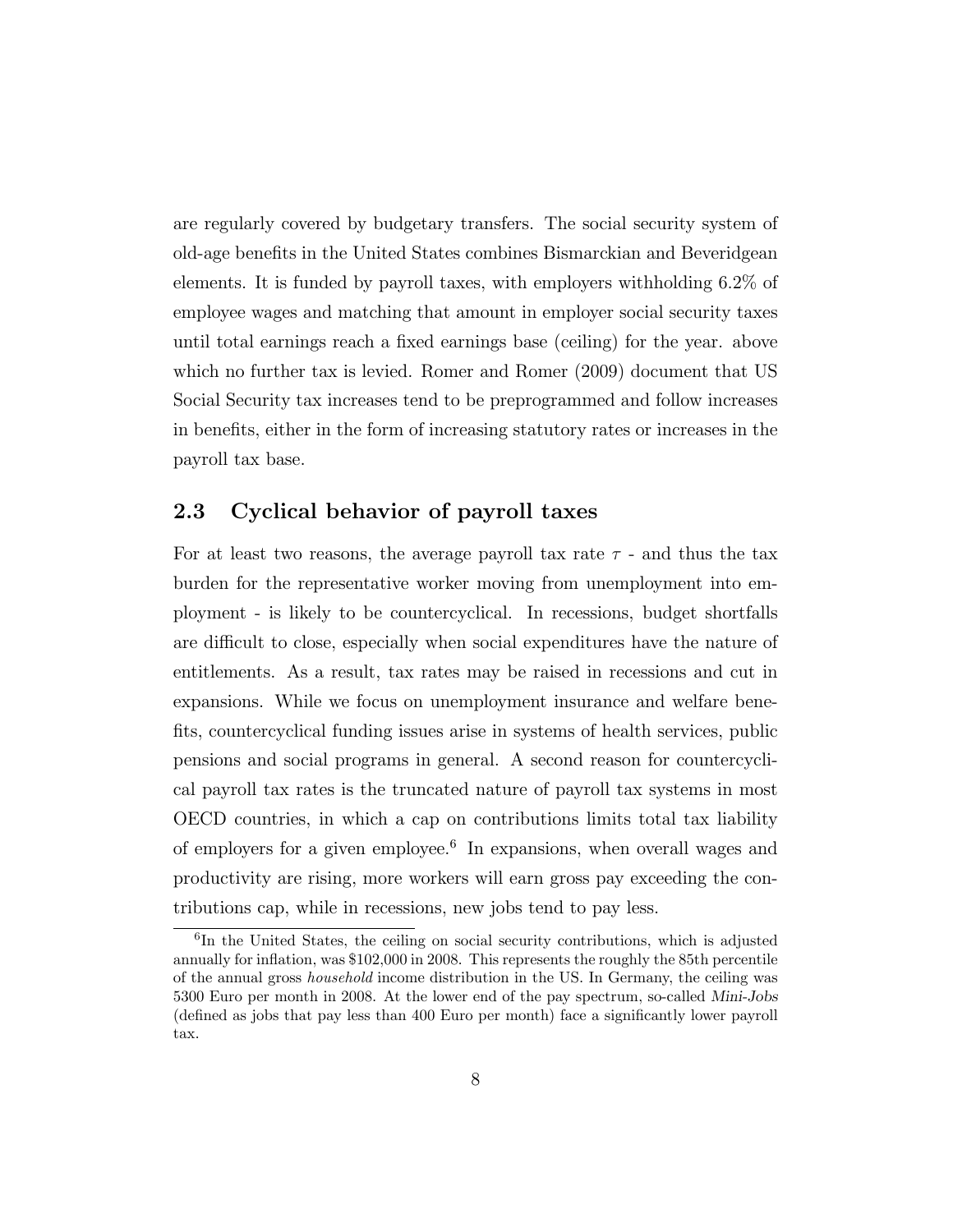Figures 3 and 4 and the last three columns of Table 1 document that the average effective payroll tax rate  $(\tau_t)$  is not constant. In fact, it is strongly countercyclical in Germany, France, and the Netherlands, while less so in Sweden, the UK and the United States. To remove low frequency movements in the data, we applied the HP-lter to the payroll tax and real GDP series. The overall contemporaneous correlation of the payroll tax rate and the business cycle in the period 1990-2008 was  $-0.56$  in Germany,  $-0.39$ in France, and  $-0.48$  in Finland. While payroll taxation is acyclical in the United States over the entire period, it has become more negatively correlated with the cycle over the last two decades.<sup>7</sup> Our finding is consistent with the conclusion of the business cycle accounting literature and its concept of the "labor wedge" (see Chari, Kehoe and McGrattan, 2008), although researchers in this area have tended to focus on distortions based on government regulation and other market imperfections. Rogerson and Shimer (2010) and Shimer (2009) argue that the labor wedge moves countercyclically, that is, in the same direction as our payroll tax measure.<sup>8</sup>

#### Figures 1, 2, 3, and 4 about here

Evidently, policy can influence the sign of this correlation by breaking the rigid link between payroll taxation and the business cycle which results from a balanced budget rule. Already in the 1930s, Kaldor (1936) and Meade (1938) proposed setting payroll taxes to covary positively with the state of the economy, and their ideas were endorsed by Keynes (1942) and Beveridge (1944). In smaller, open OECD countries such as the Netherlands and Sweden, discretionary policy seems to have reduced the anticyclicality of payroll

 $7$ This finding is not an artifact of the detrending procedure. With first-differenced data, the correlation in the US declines over the two subperiods from 0.36 to -0.48.

<sup>8</sup>The correlation between HP-detrended versions of Shimer's (2009) wedge measure and our average payroll tax rate is 0.52 for the period 1990-2006 (for the period 1970-2006 it is only 0.10).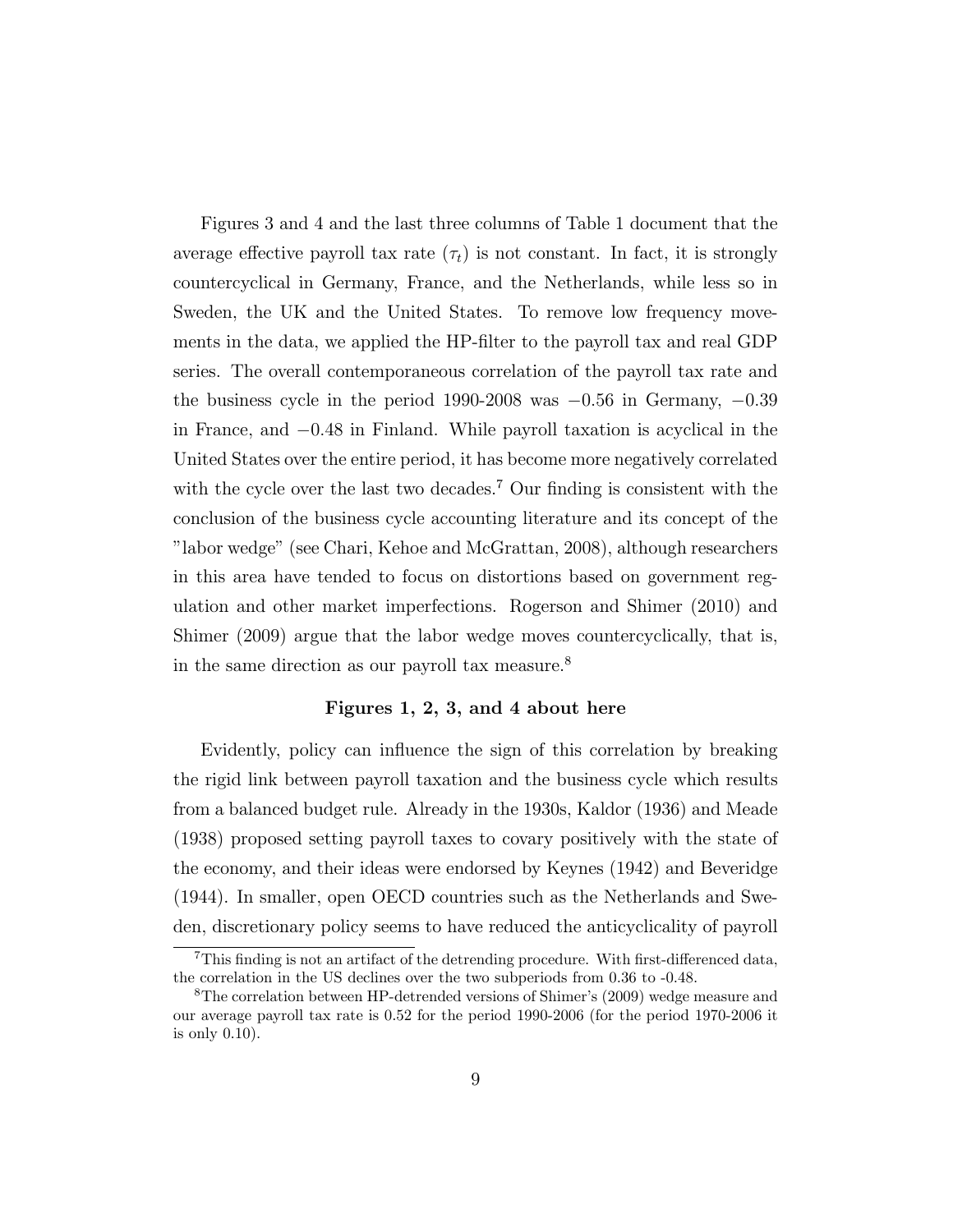taxes or even made them procyclical. The increasing countercyclical behavior of the US payroll tax rate may also be due to increasing procyclicality in both levels and variance of wages, given the contributions cap.<sup>9</sup>

In the next section, we examine the effect of payroll taxation in a dynamic stochastic general equilibrium model of the business cycle with labor market frictions along the lines of Tripier (2003), Veracierto (2008), and Ravn (2008), to which systems of unemployment benets and social assistance funded by distortionary labor taxation are added. To emphasize the effects on dynamics, we will study the extreme case of a balanced-budget version of the model, in which payroll taxes are set passively by the government to fund unemployment benefit and social assistance payments due each period.

# 3 An equilibrium business cycle model with payroll taxation

#### 3.1 Labor market search

Subscripts refer to periods of discrete time  $t \geq 0$ . The economy is populated by a large number of infinitely-lived, identical consumer-worker households of measure one. Each household consists of a large number of individuals who derive utility from consumption and leisure. Workers (or family members) can spend their nonworking time in active unemployment (i.e., searching) or in leisure. If we normalize non-sleeping time to unity, the representative agent faces the following time budget:

$$
h_t + s_t + \ell_t = 1 \tag{1}
$$

where  $h_t$ ,  $s_t$ , and  $\ell_t$  are working time, search time, and leisure (which could include home production). The threefold use of time reflects our interest in

<sup>9</sup>See Gali and van Rens (2010) for evidence on the United States.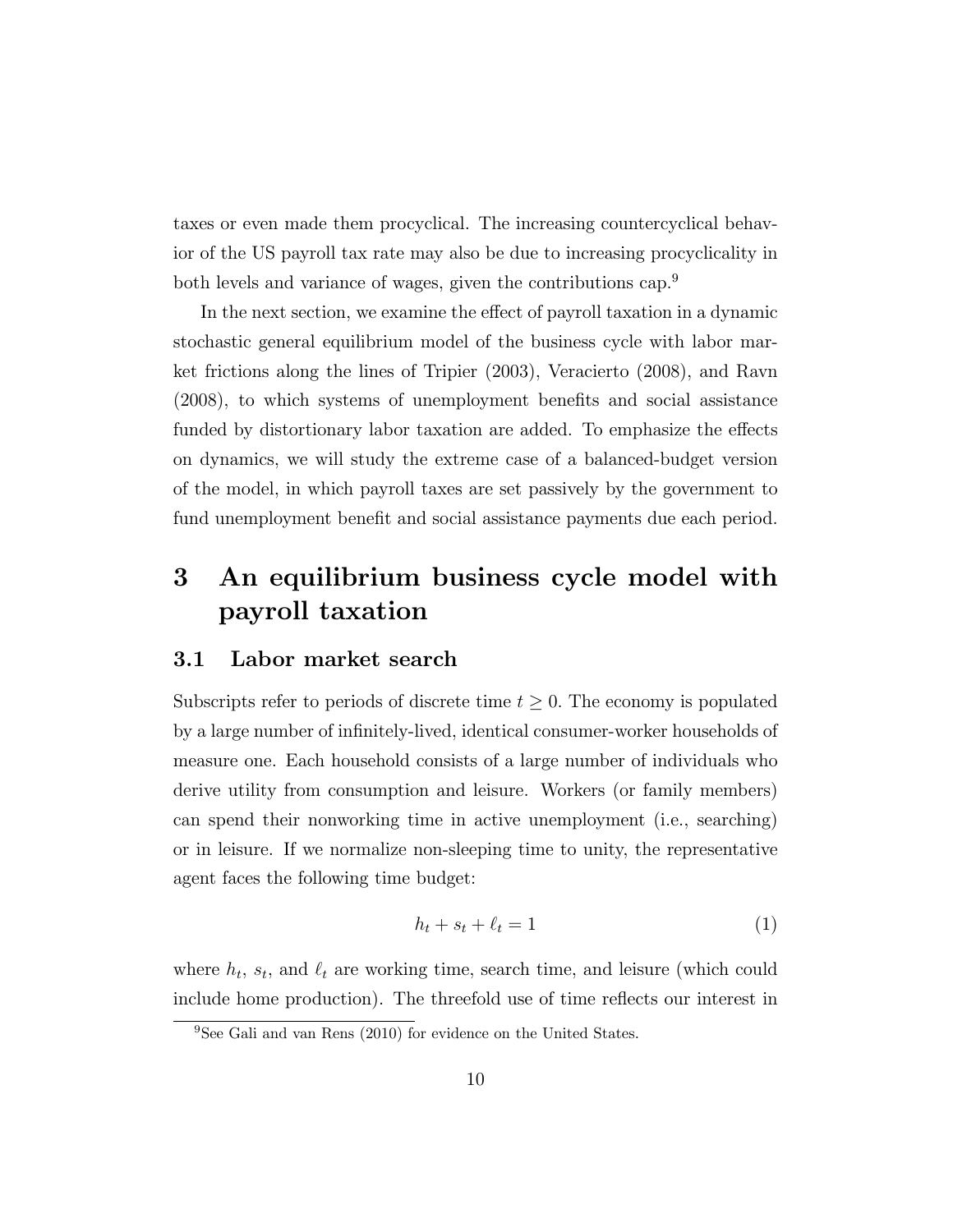the distinction between search and voluntary unemployment and its interaction with labor market interventions described above: payroll taxes and social insurance. <sup>10</sup> Governments payroll tax receipts are used to subsidize search (unemployment benefits) and leisure (social welfare payments).

Workers and jobs search for each other in a decentralized labor market.<sup>11</sup> Matching is modeled as a constant returns function of workers' search activities,  $s_t$ , and firms' posted vacancies,  $v_t$ , in the form of a matching function,  $M(s_t, v_t) = s_t^{\eta} v_t^{1-\eta}$ . At the same time, filled jobs are broken up each period at a constant rate,  $\delta^h$ , with  $0 < \delta^h < 1$ .<sup>12</sup> In the absence of onthe-job search, the vacancy-unemployment ratio  $\theta_t \equiv v_t/s_t$  is a sufficient statistic of market tightness. The vacancy placement rate  $q_t$ , is linked to the job-finding rate among the searching unemployed  $f_t$ , by the relation  $q_t = \frac{M(s_t,v_t)}{v_t}$  $\frac{s_t,v_t)}{v_t} = M(\frac{s_t}{v_t})$  $\frac{s_t}{v_t}, 1) = \frac{M(1, \theta_t^{-1})}{\theta_t}$  $\frac{\partial f_t(\theta_t^{-1})}{\partial t} = \frac{f_t}{\theta_t}$  $\frac{f_t}{\theta_t}$ . Employment  $h_t$ , is a state variable for the household. From the perspective of the individual searcher,  $f_t$  is the probability that a match will occur. For the aggregate economy, employment thus obeys

$$
h_{t+1} = s_t f_t + (1 - \delta^h) h_t.
$$
 (2)

Similarly,  $q_t$  is the probability that an open vacancy will be matched in a period (the job matching rate per vacancy posted) so the following aggregate relationship also holds:

$$
h_{t+1} = v_t q_t + (1 - \delta^h) h_t.
$$
\n(3)

 $10$ Without loss of generality it is possible to modify this model to reflect more standard time use assumptions as well as costly labor market state switching.

<sup>&</sup>lt;sup>11</sup>See Merz (1995) and Andolfatto (1996) for the seminal contributions in this literature.  $12\text{Shimer}$  (2005) argues that the cyclical variability of separations is dominated by that of outflows from unemployment.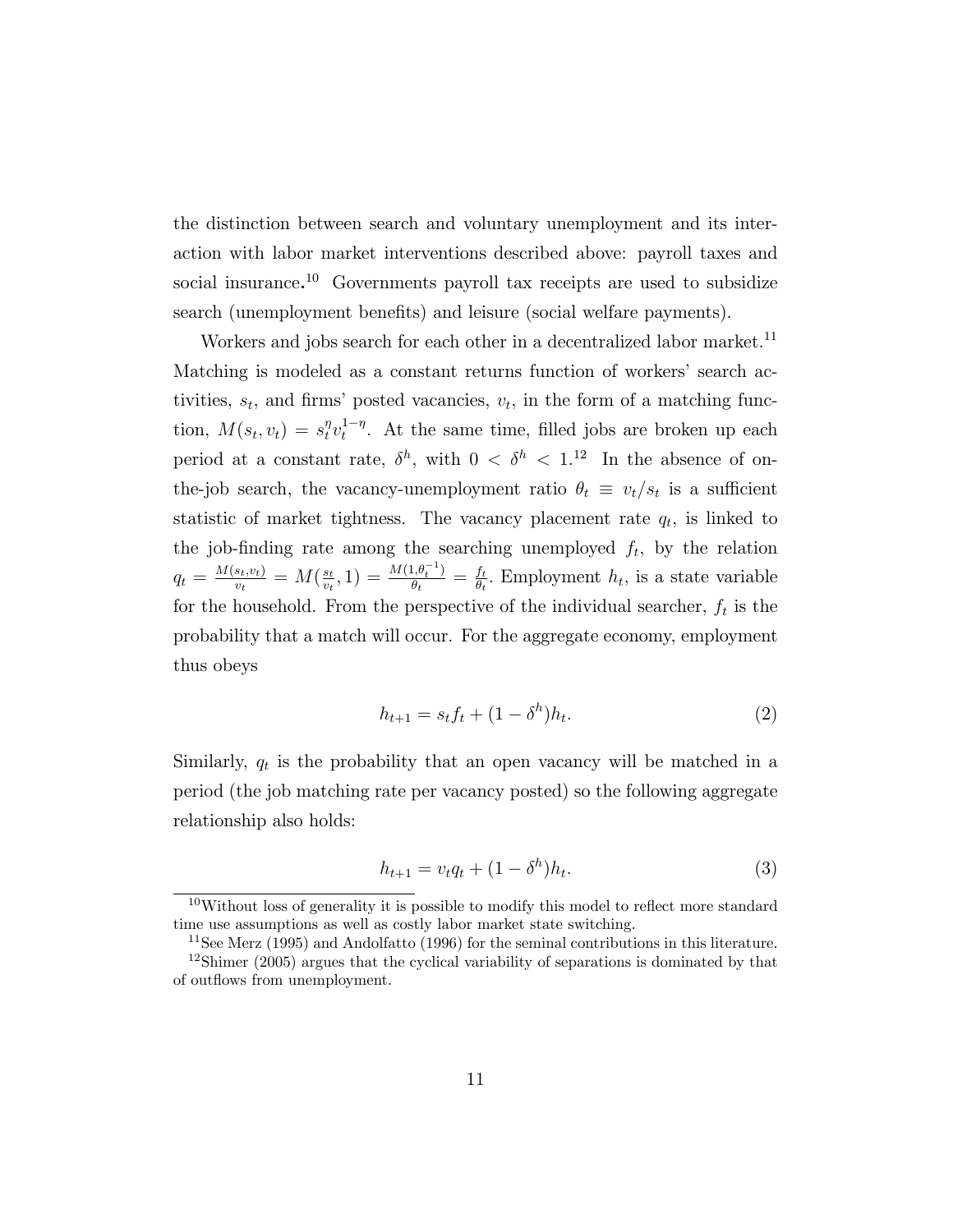#### 3.2 Social insurance

The government collects social security contributions from gross factor payments to labor,  $w_t h_t$ , at rate  $\tau_t$ . Government purchases of goods and services are suppressed, so all revenues from payroll taxes are used to finance a fixed unemployment benefit  $b$  paid to  $s_t$  unemployed engaged in search, and  $\varepsilon b$ , paid to  $(1 - s_t - h_t)$  household members enjoying leisure. The parameter  $\varepsilon \in (0,1)$  can be interpreted alternatively as a measure of "classification error", malfeasance in the unemployment system, or overall generosity of the welfare state.<sup>13</sup> A positive  $\varepsilon$  means that household members not actively searching still receive some social support, which is characteristic of many OECD social security systems. The government adjusts the payroll tax rate in each period to respect the budget constraint

$$
bs_t + \varepsilon b(1 - s_t - h_t) = \tau_t w_t h_t.
$$
\n<sup>(4)</sup>

As  $\varepsilon$  approaches 1, search time and leisure are "rewarded" equally in terms of consumption goods. As  $\varepsilon$  approaches zero, the system replicates the standard model, and leisure is not rewarded beyond its intrinsic utility value to individual households. Writing the payroll tax rate as

$$
\tau_t = \frac{(1 - \varepsilon)bs_t + \varepsilon b(1 - h_t)}{w_t h_t},\tag{5}
$$

we see that a sufficient condition for countercyclical  $\tau_t$  is for  $w_t$  and  $h_t$  to be procyclical and  $s_t$  countercyclical.

#### 3.3 Households

Households choose their labor and capital market activities to maximize expected utility. Their labor  $h_t$  is compensated at net rate  $(1 - \tau_t)w_t$ . They

<sup>13</sup>See Burda and Weder (2002) for a similar formulation.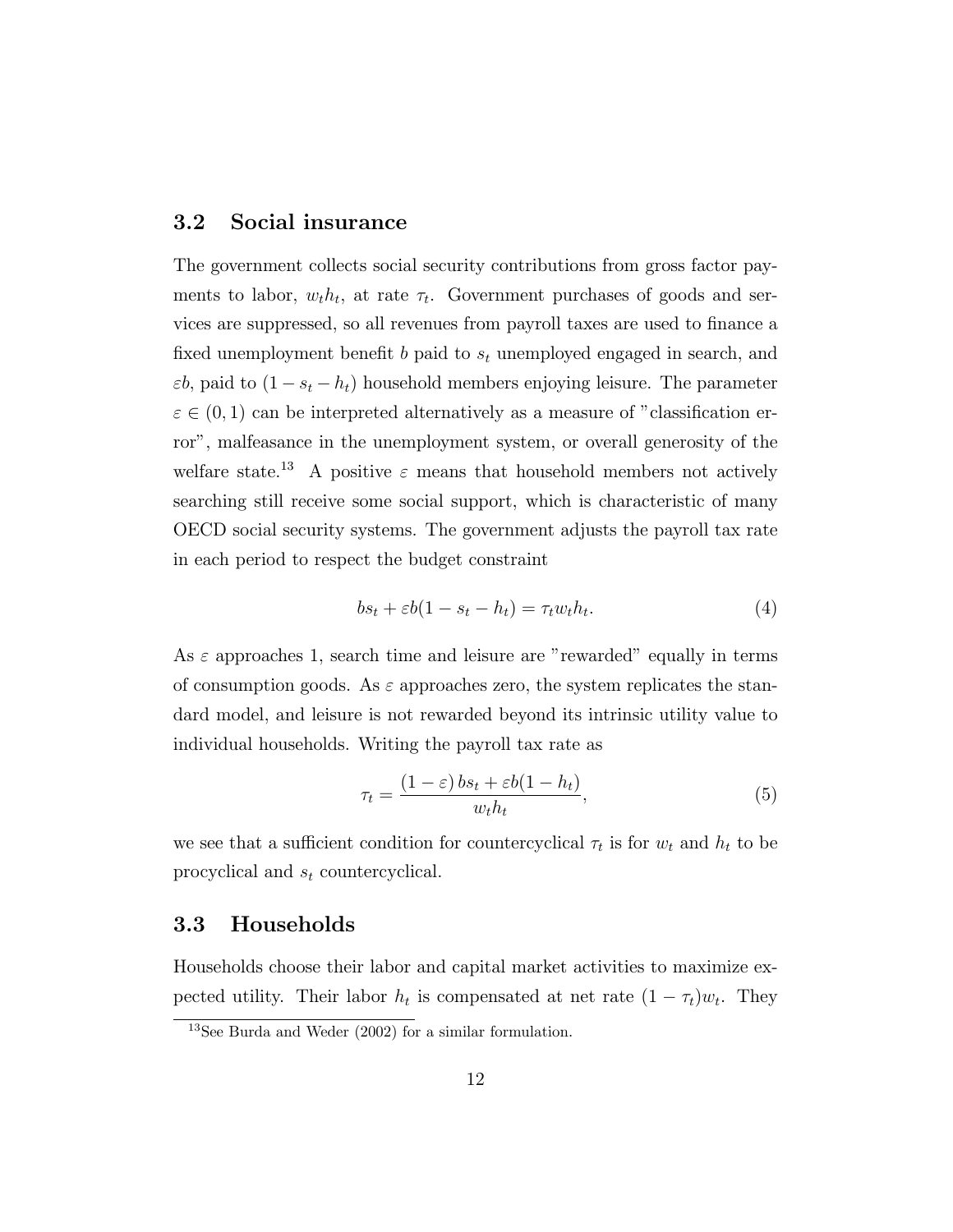own the capital stock used in production,  $k_t$  and rent capital services deriving from it,  $\kappa_t$ , to firms in a competitive market. These capital services are defined as the product of the capital stock and its utilization rate,  $u_t$ , i.e.  $\kappa_t = u_t k_t$ . The owners of capital choose  $\kappa_t$  and  $u_t$  subject to the dependence of depreciation on capital utilization

$$
\delta_t^k = -\frac{1}{\omega} u_t^\omega \tag{6}
$$

where  $\omega > 1$ .<sup>14</sup>

Given sequences of market real wages,  $\{w_t\}$ , and rental rates for capital services,  $\{r_t\}$ , the problem faced by a representative household at  $t = 0$  is to choose sequences of consumption  $\{c_t\}$ , search time  $\{s_t\}$ , labor  $\{n_t\}$ , capital tomorrow  $\{k_{t+1}\}\$  and capital utilization  $\{u_t\}\$ to maximize expected utility

$$
E_0 \sum_{t=0}^{\infty} \beta^t \left[ \ln c_t + A \frac{\ell_t^{1+\chi}}{1+\chi} \right],
$$

given initial stock of capital  $(k_0)$  and level of employment  $(h_0)$ , the periodby-period budget constraint of the household for  $t = 0, 1,...$ 

$$
k_{t+1} + c_t = (1 - \tau_t)w_t h_t + (1 + u_t r_t - \delta_t^k) k_t + b s_t + \epsilon b (1 - s_t - h_t),
$$
\n(7)

the evolution of employment (2) and the dependence of depreciation on utilization (6). It is assumed that  $A > 0$ ,  $0 < \beta < 1$ ,  $\chi \leq 0$ .

Let  $z_t$  stand for an exogenous stationary stochastic process which describes the state of productivity in the economy, to be made more precise below. The maximized value of expected utility given current employment, capital stock and the state of the economy,  $V(h_t, k_t; z_t)$ , is governed by the

<sup>14</sup>Modeling depreciation as a convex function of capacity utilization is common and follows Greenwood, Hercowitz and Huffman (1988) among others. This feature is included to track GDP better and is not essential to our findings.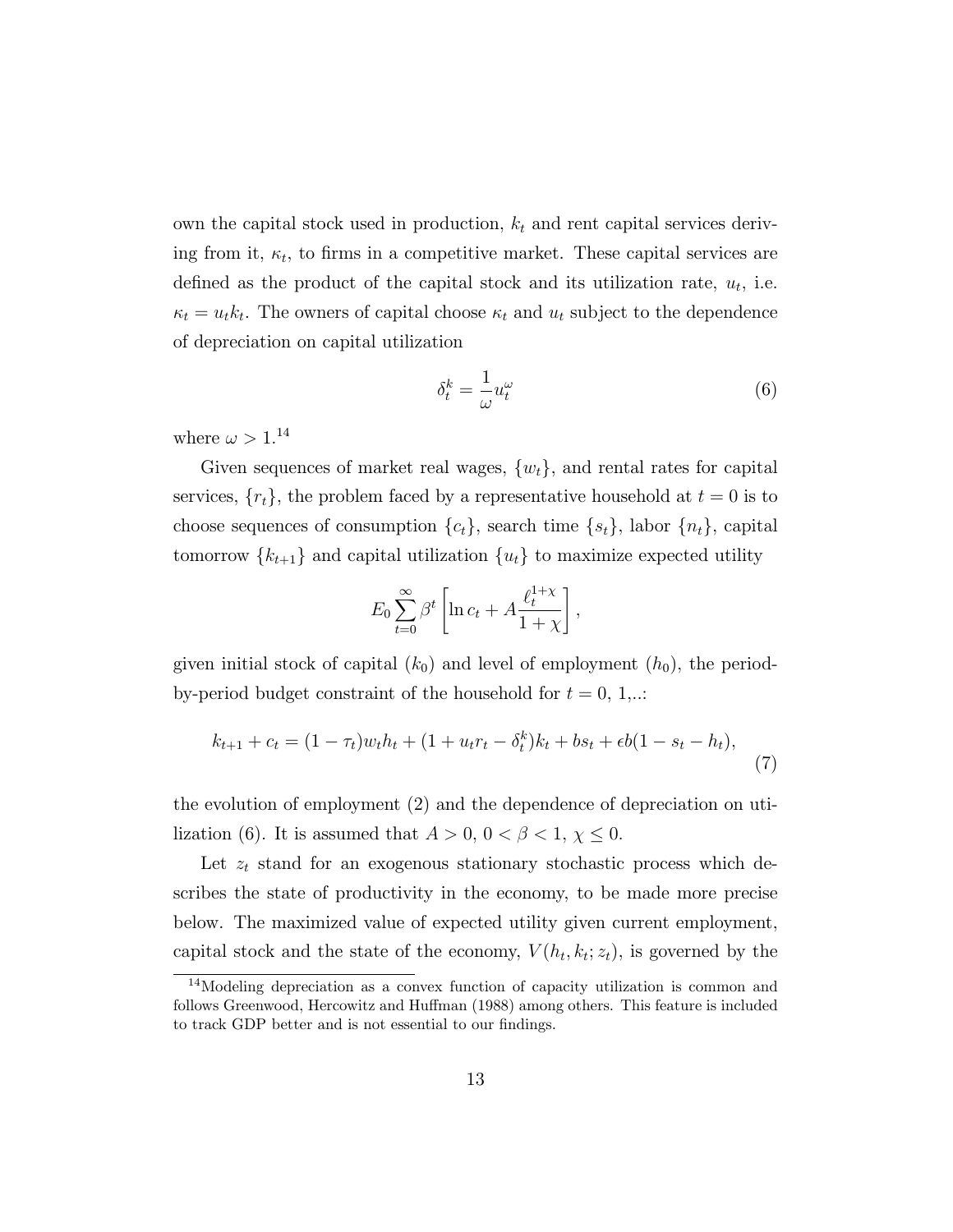Bellman equation for  $t = 0, 1, ...$ 

$$
V(h_t, k_t; z_t) = \max_{c_t, s_t, u_t, h_{t+1}, k_{t+1}} \ln c_t + A \frac{(1 - s_t - h_t)^{1 + \chi}}{1 + \chi} + \beta E_t V(h_{t+1}, k_{t+1}; z_{t+1})
$$

subject to  $(2)$ ,  $(5)$  and  $(6)$ , taking initial levels of employment and capital as given. Optimality is characterized by the following conditions:

$$
\frac{1}{c_t} = \beta E_t \left[ \frac{1 + r_{t+1} - \delta_{t+1}^k}{c_{t+1}} \right]
$$
\n(8)

$$
r_t - u_t^{\omega - 1} = 0 \tag{9}
$$

and

$$
A (1 - s_t - h_t)^{\chi} - \frac{b}{c_t} (1 - \epsilon) = \beta f_t E_t \frac{1}{c_{t+1}} [w_{t+1} (1 - \tau_{t+1}) - \epsilon b]
$$
  
+ 
$$
\beta f_t E_t f_{t+1}^{-1} [ (1 - \delta^h - f_{t+1}) A (1 - s_{t+1} - h_{t+1})^{\chi} - \frac{b (1 - \delta^h) (1 - \epsilon)}{c_{t+1}} ].
$$
 (10)

Condition (8) is the typical Euler equation for consumption while (9) equates the marginal return from capital utilization to its marginal (depreciation) costs. Equation (10) determines the optimal intertemporal search-labor supply sequence. The left-hand side denotes the marginal utility of leisure time lost from shifting time from non-search leisure to search activities. The right-hand side is the expected discounted marginal gain from search, which consists of the expected utility of earning  $w_{t+1}(1 - \tau_{t+1})$  in wages tomorrow less  $\epsilon b$ , the loss of benefit received in leisure (note if  $\epsilon = 0$ , leisure is not subsidized), plus the utility gain from not having to search tomorrow. Search activity today is also in
uenced by future taxes; higher expected taxes tomorrow reduces the net return from work and thus the incentive to search today.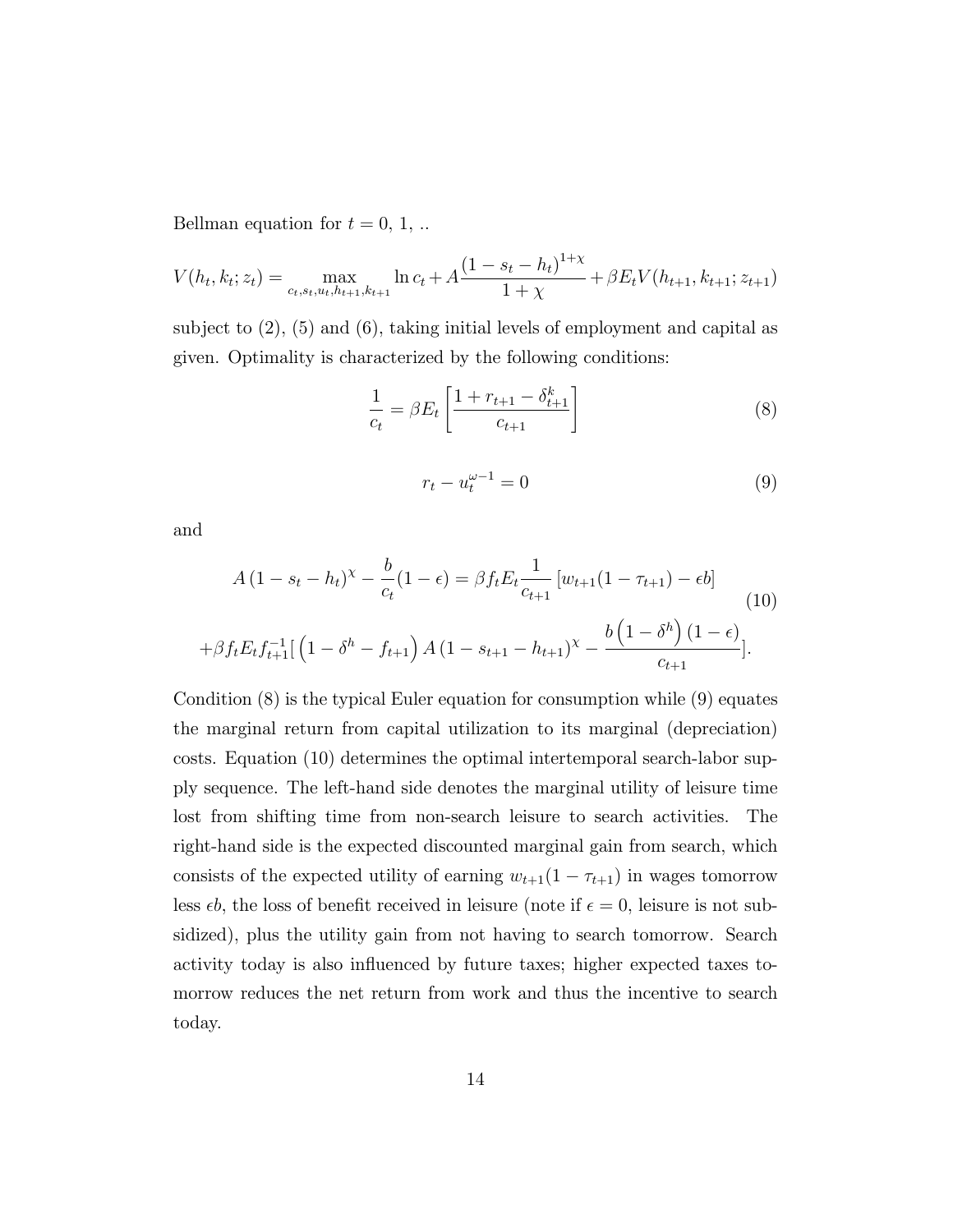#### 3.4 Firms

Firms maximize expected profits on behalf of their owners, the households. They produce output  $y_t$  using a constant returns production technology

$$
y_t = z_t \kappa_t^{\alpha} h_t^{1-\alpha}.
$$
 (11)

Profits,  $\Pi_t$ , are given each period by

$$
\Pi_t = y_t - w_t h_t - r_t \kappa_t - av_t. \tag{12}
$$

The term  $z_t$  denotes total factor productivity and its logarithm is assumed to follow a stationary first-order autoregressive stochastic process. Firms maximize the expected discounted value of profits, computed using the stochastic discount factor  $\rho_{t+1} = \beta \lambda_{t+1}/\lambda_t$ , by hiring capital services from households, posting vacancies at cost  $a$  and, given the transition equation for employment, by choosing the volume of employment in the next period  $h_{t+1}$ . The maximized value of the firm given current employment and the state of the economy,  $W(h_t; z_t)$ , is given by the Bellman equation

$$
W(h_t; z_t) = \max_{\{\kappa_t, v_t, h_{t+1}\}} \Pi_t + E_t \left[ \rho_{t+1} W(h_{t+1}; z_{t+1}) \right]
$$

subject to  $(12)$  and the transition equation for employment from the firm's perspective (3).

First-order conditions for the firm for  $t = 0, 1, ...$  can be expressed as follows. Optimal choice of capital service input equates marginal product of capital services with the rental price:

$$
\alpha \frac{y_t}{\kappa_t} - r_t = 0. \tag{13}
$$

Optimal vacancy decisions are determined by

$$
\frac{a}{q_t} = E_t \rho_{t+1} \left[ (1 - \alpha) \frac{y_{t+1}}{h_{t+1}} - w_{t+1} + (1 - \delta^h) \frac{a}{q_{t+1}} \right] \tag{14}
$$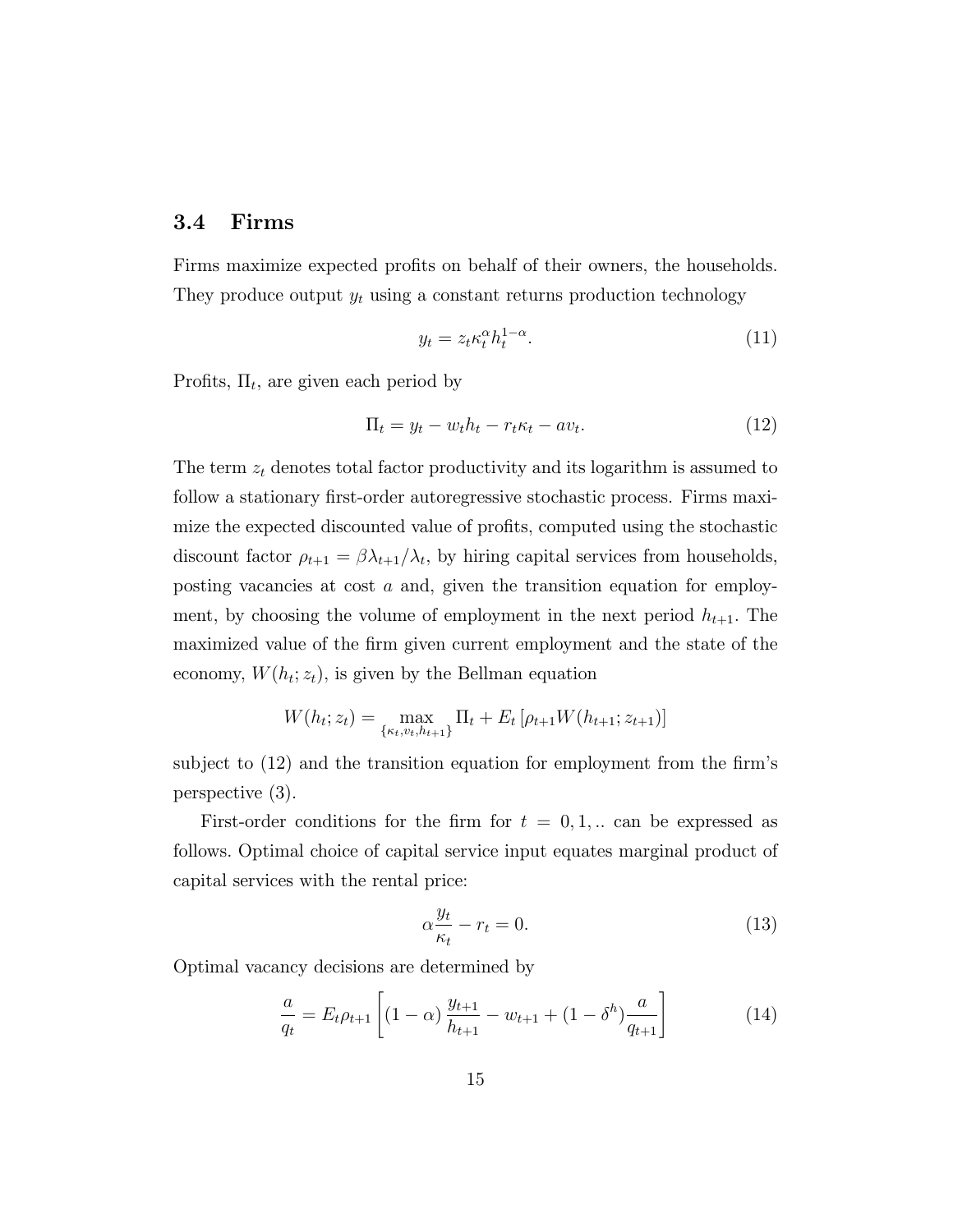which equates expected costs of posting a vacancy to the expected discounted value of profits of filling it (recursively, the marginal surplus of a match today plus vacancy costs saved if it survives to the next period).

#### 3.5 Wage bargaining

The two surpluses derived above determine the joint surplus from a match between a worker and a firm. The surplus to a matched worker is  $V_{h_t} - V_{s_t}$ , since the fallback position of a matched worker is to resume search or spend time in leisure. At the optimum, these two alternatives yield equal utility. Optimality implies that the marginal contribution to the value of the utility maximization program of an additional unit of time in search equals zero:  $V_{s_t} = 0$ . For firms, the surplus of an additional employed worker is  $W_{h_t} - W_{v_t}$ . At the optimum, it must also be the case that  $W_{v_t} = 0$ . The joint surplus in the symmetric equilibria we will study in this model is therefore equal to  $W_{h_t} + V_{h_t}.$ 

The wage divides match surplus between worker and firm and is determined at the individual level (we abstract completely from collective bargaining). Individual workers are hired by a representative firm, which employs many workers. Labor's bargaining power is summarized by  $\mu \in [0, 1]$ , the Nash bargaining parameter which determines the split of the match surplus going to the worker. The surplus to the worker is

$$
V_{h_t} = \frac{w_t(1 - \tau_t) - b}{c_t} + \beta(1 - \delta^h - f_t)E_t V_{h_{t+1}}.
$$
\n(15)

Note that as the solution to a standard Nash bargaining problem, the gross (before tax) wage is continuously renegotiated and there are no ad hoc real rigidities. In each period it solves

$$
\max_{w_t} \mu \ln(V_{h_t}/\lambda_t) + (1 - \mu) \ln W_{h_t}
$$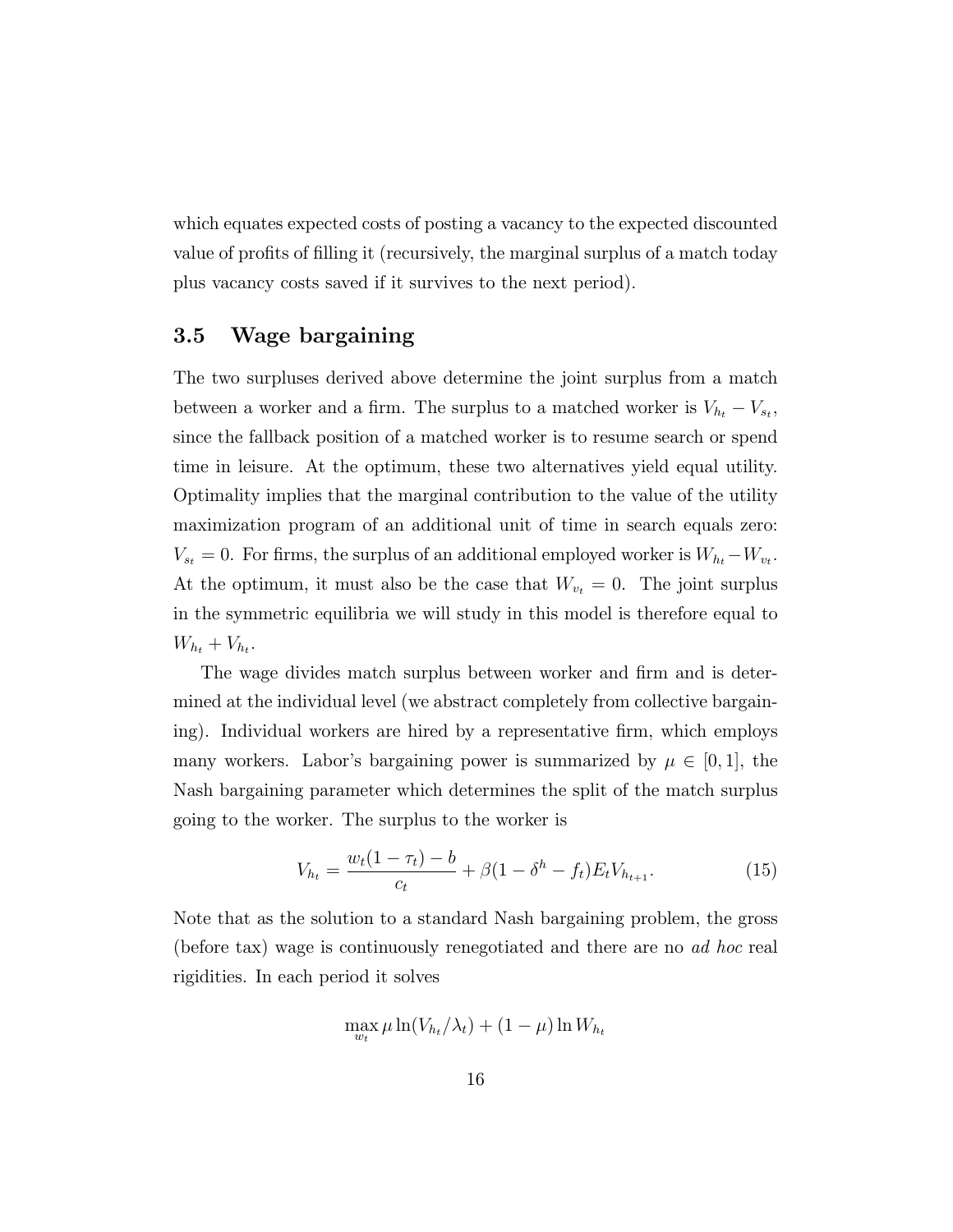subject to the definitions of  $V_{h_t}$  and  $W_{h_t}$  and taking  $\lambda_t$  as given. In the Appendix, we show that the wage which solves this problem is given by:

$$
w_t = \frac{(1-\mu)b}{1-\tau_t} + \mu(1-\alpha)\frac{y_t}{h_t} + \mu(1-\delta^n)\frac{a}{q_t}\frac{E_t(\tau_{t+1}-\tau_t)}{1-\tau_t} + \mu\theta_t a \frac{E_t(1-\tau_{t+1})}{1-\tau_t}.
$$

While the wage is influenced by the unemployment benefit paid to searching unemployed, it is independent of the social safety net parameter  $\epsilon$ , given the marginal product of labor, market tightness, and the intertemporal path of taxes. For a constant prole of tax rates, the Nash-bargained wage depends positively on the level of taxes, but the extent of this forward shifting depends on worker's bargaining strength  $\mu$ .

One novel feature of the wage equation (16) is the central role of payroll taxation, and in particular, its intertemporal path. Ceteris paribus, a rising expected tax rate will raise the gross-of-tax wage today, while the expectation of falling payroll taxes tomorrow will cause the bargained wage to decline *today*. If taxes are constant at  $\tau$  the wage equation reduces to

$$
w_t = \frac{(1 - \mu)b}{1 - \tau} + \mu (1 - \alpha) \frac{y_t}{h_t} + \mu \theta_t a,\tag{17}
$$

and if  $\tau_t = \tau_{t+1} = 0$ , the expression collapses to the wage equation derived by, for example, Ebell (2008) or Ravn (2008). A second noteworthy aspect of (16) is the interaction of payroll taxation with worker bargaining power, parametrized by  $\mu$ . The greater workers' bargaining power, the greater will be their ability to shift taxes forward onto firms, and this also applies to the impact of the expected tax prole on wages. In addition, wages become increasingly rigid as the workers' bargaining power approaches zero, i.e.,  $w(1 - \tau) = b$ .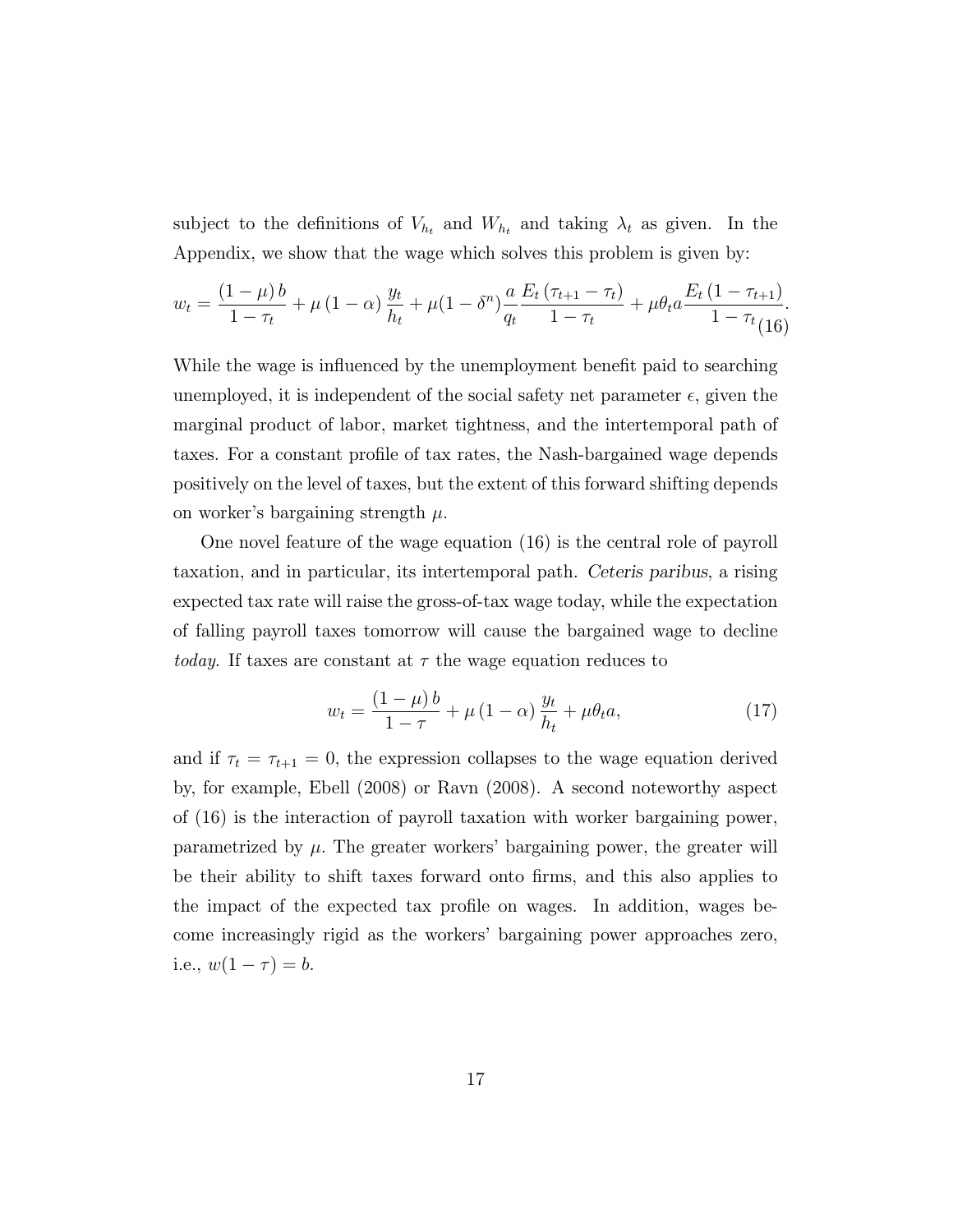### 4 Equilibrium and calibration

An equilibrium in this decentralized economy is defined as a set of sequences of wages  $w_t$ , capital rental rates  $r_t$ , capital input  $\kappa_t$ , capital stock  $k_t$ , capital utilization rate  $u_t$ , employment  $h_t$ , search  $s_t$ , vacancies  $v_t$ , output  $y_t$ , consumption  $c_t$ , investment  $i_t$ , and payroll tax rates  $\tau_t$  which satisfy optimality conditions of households and firms, resource and budget constraints as well as a transversality condition for the capital stock, given the current values of the state variables employment, technology, and capital.

We begin by specifying the non-stochastic stationary state of this economy and its calibration, which is summarized in Table 2. Given the findings of Table 1, the German economy is a natural benchmark and we calibrate our economy average over our sample period.<sup>15</sup> The fundamental period is a quarter.

| <b>Table 2:</b> Calibration                     |       |
|-------------------------------------------------|-------|
| Labor share, $wh/y$                             | 0.7   |
| Discount factor, $\beta$                        | 0.99  |
| Supply elasticity of nonleisure time, $-1/\chi$ | 0.2   |
| Vacancy posting costs, $av/y$                   | 0.005 |
| Capital depreciation rate, $\delta^k$           | 0.025 |
| Job separation rate, $\delta^h$                 | 0.06  |
| Replacement rate, $b/w$                         | 0.6   |
| Unemployment rate                               | 0.07  |
| Time working and searching, $h + s$             | 0.5   |
| Matching elasticity, $\psi$                     | 0.5   |
| AR coefficient of TFP process $(z_t)$           | 0.95  |

While most parameter values are standard, our calibration and the steady state solution which is implied require more detailed discussion. We set the labor share at 70 percent and assume that steady state vacancy posting costs

<sup>15</sup>See Cooley (1997) for a more detailed description of calibration methods.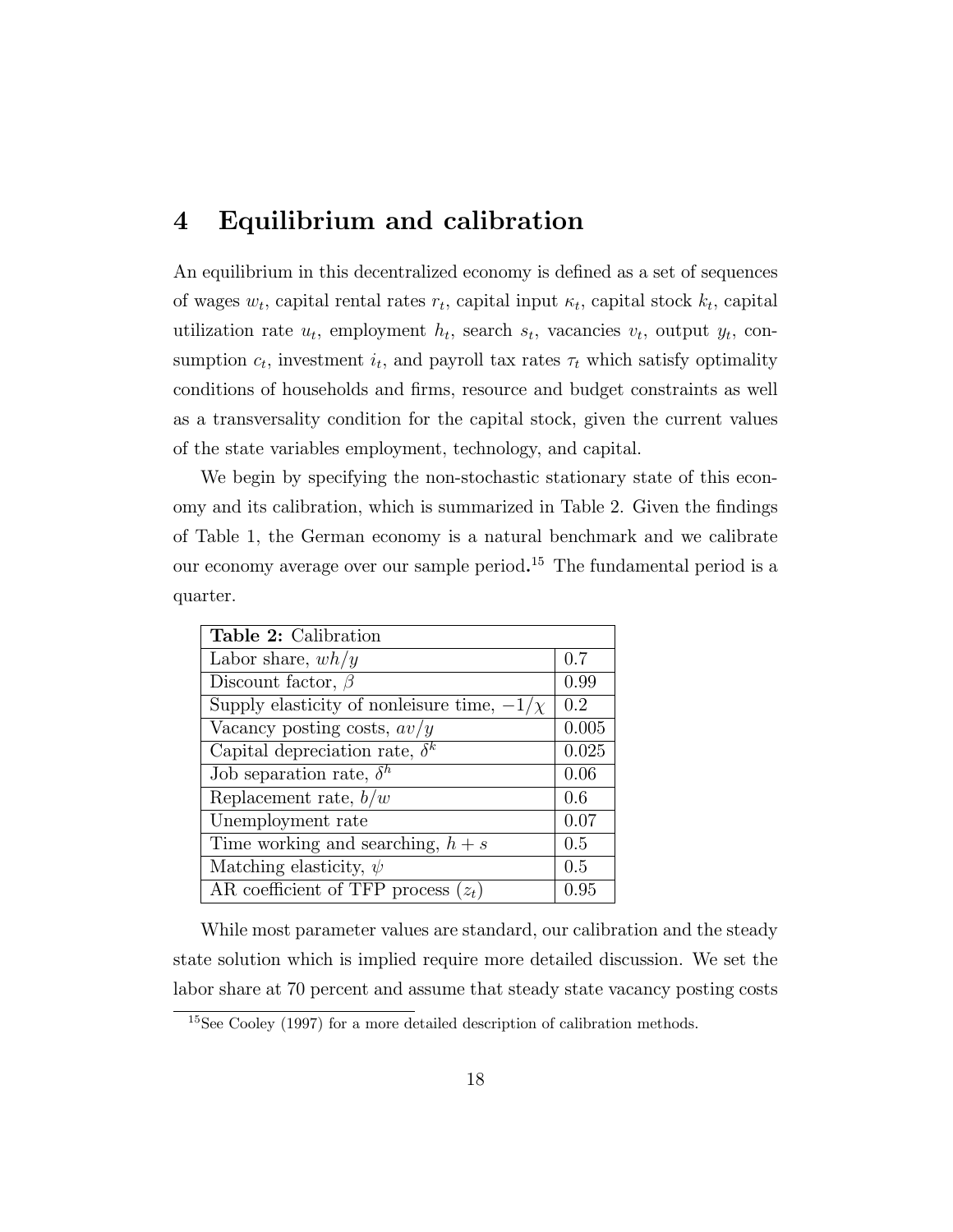are half a percent of output. Our choice of  $\beta$  implies an annual risk free rate of four percent; physical capital depreciates at 2.5 percent per quarter. By setting  $\chi = -5$ , we make labor supply less elastic than usually assumed in real business cycle models  $(\chi = -1)$  is associated with the log utility case).<sup>16</sup> The model is calibrated to match the replacement rate,  $b/w$ , at 60 percent. This value is signicantly lower than that assumed by Hagedorn and Manovskii (2008); furthermore it corresponds to values found in Germany and other Western European countries. The steady state nonsleeping leisure time  $1 - h - s$  is set to  $1/2$  (Burda, Hamermesh, and Weil, 2008). The average unemployment rate is seven percent and  $\tau$  is equated to the average of observed rate for Germany (30 percent). The government's steady state financing constraint

$$
\tau \frac{wh}{b} = s + \varepsilon (1 - s - h)
$$

is used to fix  $\varepsilon = 0.41$ . The firm's vacancies equation and the wage equation determine A and the relative bargaining power at  $\mu = 0.5455$ .<sup>17</sup> The elasticity parameter  $\omega$  relating depreciation to capacity utilization is pinned down by the first order conditions for the household  $(7)$  and  $(8)$ :

$$
\omega = \frac{1/\beta - 1 + \delta^k}{\delta^k} = 1.4040.
$$

 $16$ This value is in line with micro studies of labor supply and deflects the usual criticism of the labor market in real business cycle models. We will show below that a high labor supply elasticity is not needed to induce high employment volatility.

<sup>&</sup>lt;sup>17</sup>Note that the last parameter does not coincide with the elasticity of the matching function, hence, the Hosios (1990) condition is not satisfied in this economy. Given the severe tax and other distortions already present, it seems inappropriate to assume the efficient outcome of the search process.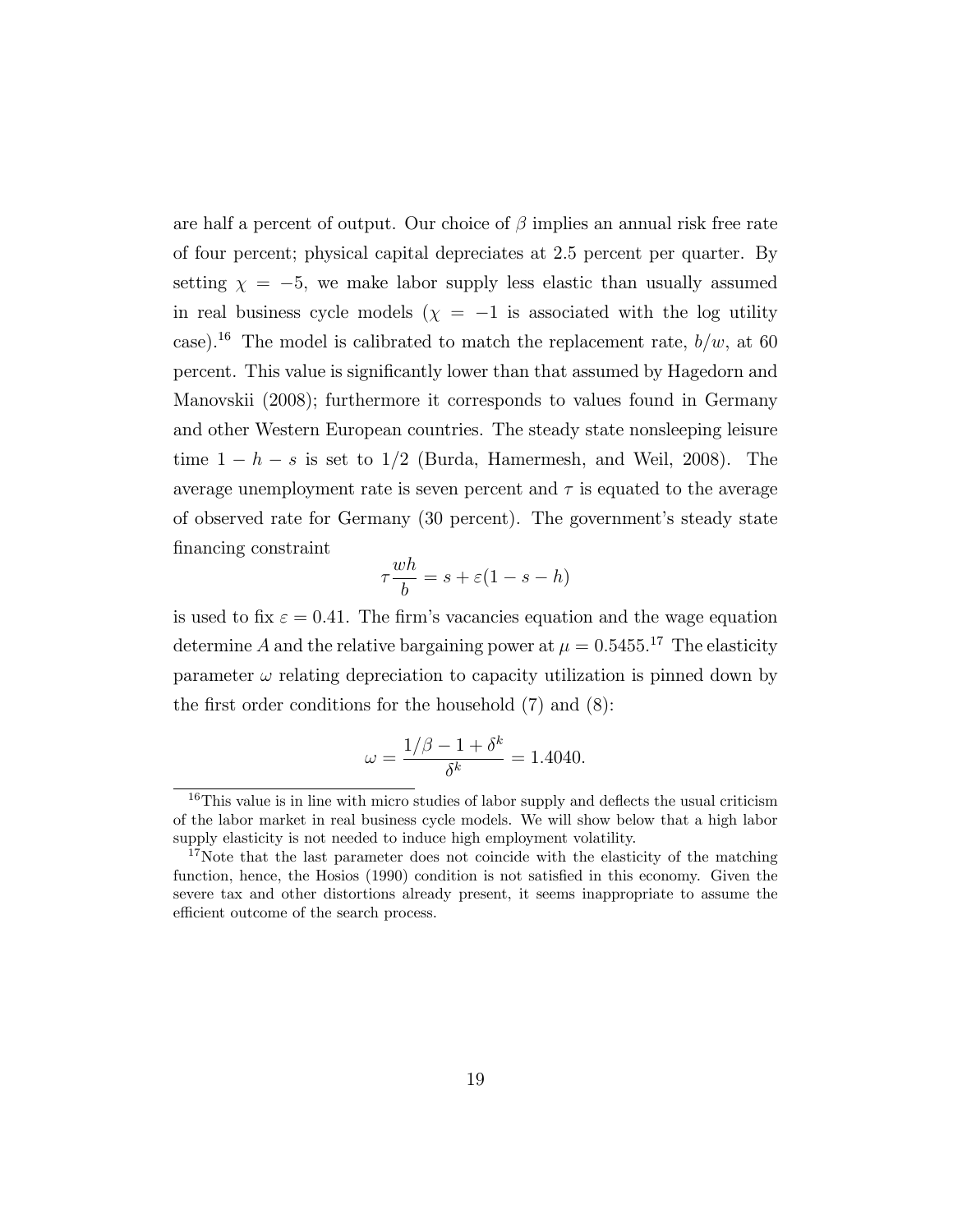# 5 Cyclical properties of the artificial economy

In this section, we examine the central predictions of the model with respect to macroeconomic and labor market variables. In particular, we are interested in articial economies that display signicant cyclical behavior of payroll taxes (see Table 1). To do this, we simulate the artificial economy and compare the outcome to a representative Western European economy, Germany, for which the Hall-Shimer-Ravn labor market puzzles are even more pronounced than in the US (see Gartner, Merkl and Rothe (2009)). We begin by presenting key facts regarding the correlations of vacancies, unemployment, labor market tightness and labor productivity for the German economy in Table 3. All data are quarterly, Hodrick-Prescott detrended and cover the period 1970:I to 2008:IV.

We focus attention on three important empirical regularities in Table 3. The most well-known is the Beveridge curve, the empirical negative correlation between vacancies and unemployment. Secondly, the table features the inverse relationship of unemployment and labor market tightness, which is measured as the ratio of vacancies to unemployment. This measure of tightness rises in booms and declines in recessions. Third, unemployment and labor productivity,  $p$ , are slightly negatively correlated; booms tend to be periods of higher labor productivity.

We begin the analysis by characterizing the dynamics of our artificial economy without payroll taxes. This model is close in spirit to those studied by Tripier (2003), Ravn (2008), and Veracierto (2008), who model distinct activities in unemployment, i.e. search versus leisure. All these authors were unable to replicate the negatively-sloped Beveridge curve, with unemployment instead fluctuating *procyclically*; since unemployment is equated with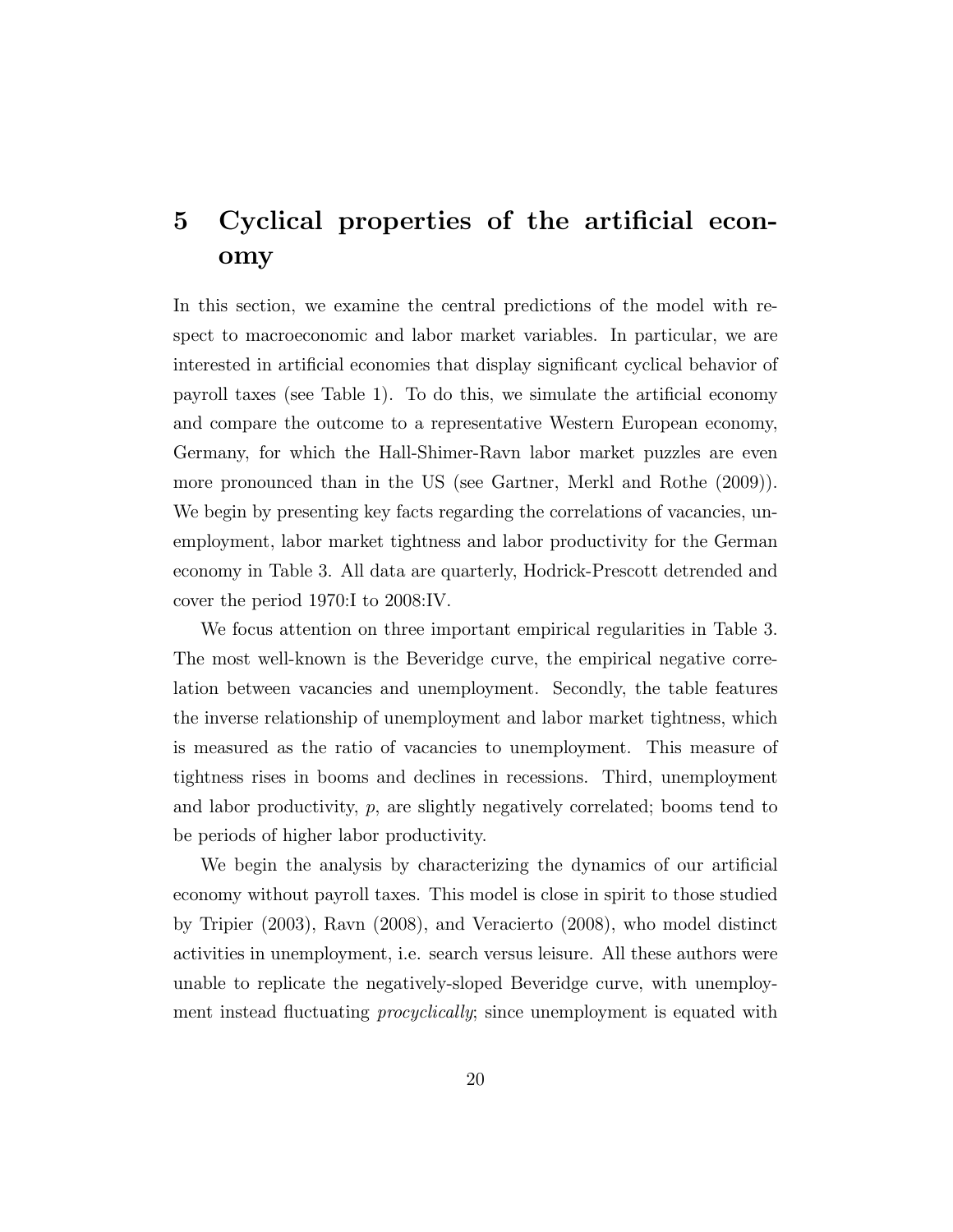search activity, incentives to search are sufficiently procyclical to generate this counterfactual property.<sup>18</sup> Table 4 confirms that our artificial economy which is driven by a single technology shock process - also displays this property when the payroll tax rate  $\tau$  is set to zero and social insurance is financed via lump-sum taxation. Without payroll taxes, our articial economy fails to replicate the Beveridge curve relationship, instead generating a  $s - v$  correlation of 0:87. While this version of the model predicts a positive correlation between productivity and market tightness, it is considerably stronger than in the data (model: 0:99, Germany: 0:29). Furthermore, it cannot generate the observed negative correlations between labor market tightness and labor productivity with unemployment.<sup>19</sup>

|                             | <b>Table 3:</b> Labor market indicators and labor |         |         |                 |  |
|-----------------------------|---------------------------------------------------|---------|---------|-----------------|--|
|                             | productivity, Germany, 1970:I - 2008:IV           |         |         |                 |  |
|                             | $\eta$                                            | S       |         |                 |  |
| $\eta$                      | 1.00                                              | $-0.81$ |         | $0.96 \pm 0.30$ |  |
| $\mathcal{S}_{\mathcal{S}}$ |                                                   | 1.00    | $-0.94$ | $-0.24$         |  |
|                             |                                                   |         | 1.00    | 0.29            |  |
|                             |                                                   |         |         | 1 00            |  |

|                             | <b>Table 4</b> Labor market indicators and labor |      |      |      |  |
|-----------------------------|--------------------------------------------------|------|------|------|--|
|                             | productivity, artificial economy ( $\tau = 0$ )  |      |      |      |  |
|                             | 21                                               | S    |      |      |  |
| $\eta$                      | 1.00                                             | 0.87 | 0.61 | 0.69 |  |
| $\mathcal{S}_{\mathcal{S}}$ |                                                  | 1.00 | 0.15 | 0.26 |  |
|                             |                                                  |      | 1.00 | 0.99 |  |
|                             |                                                  |      |      |      |  |

A key finding of this paper is that central robust correlations in the data are restored in the presence of payroll taxes and a self-nancing social security

<sup>&</sup>lt;sup>18</sup>Ebell (2009) shows that some of these problems can be addressed by alternative calibration assumptions.

<sup>19</sup>Ravn (2008) has called these results the "consumption-tightness puzzle." In what follows, we will show how the introduction of payroll taxation can overcome the puzzle.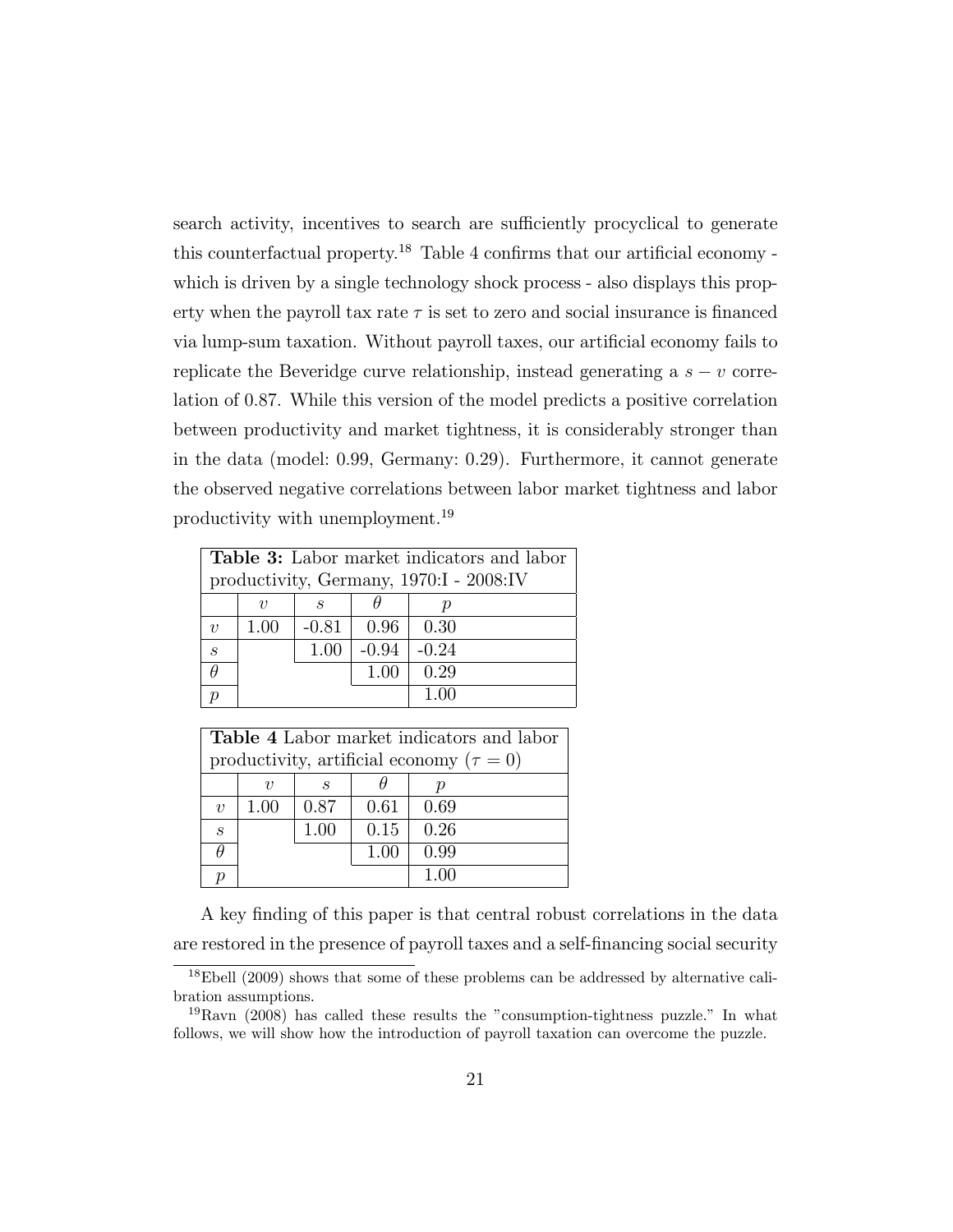system. Tables 5 through 9 document these results. In Table 5 we report the same labor market correlations for the calibrated economy with a positive and endogenous payroll tax rate and a social safety net of calibrated size  $(\tau = 0)$ . The calibrated model is qualitatively and quantitatively much more consistent with correlations from the German economy (Table 3). First, the Beveridge curve is restored, with a correlation of  $-0.74$ , essentially the value for the German economy. Second, the model economy produces a signicant increase in the volatility of vacancies and unemployment (Table 6). Furthermore, unemployment and tightness are negatively correlated: the correlation switches sign from  $0.15$  to  $-0.91$ , a value which is almost identical to the correlation in the German data. Theory can now also account for a weakly negative correlation between unemployment and productivity.

|        | <b>Table 5:</b> Labor market indicators and labor |         |         |         |  |  |
|--------|---------------------------------------------------|---------|---------|---------|--|--|
|        | productivity, artificial economy ( $\tau > 0$ )   |         |         |         |  |  |
|        | $\eta$                                            | S       |         |         |  |  |
| $\eta$ | 1.00                                              | $-0.74$ | 0.96    | -0.68   |  |  |
| S      |                                                   | 1.00    | $-0.91$ | $-0.03$ |  |  |
|        |                                                   |         | 1.00    | 0.44    |  |  |
|        |                                                   |         |         | 1.00    |  |  |

Before discussing the payroll-related propagation mechanism in detail, it is informative to consider other attributes of the artificial economy. Tables 6 and 7 show that the introduction of payroll taxation generates unemployment that not only moves countercyclically, but is also volatile and serially correlated, in line with German joblessness. Likewise, vacancies are strongly cyclical. The volatility of vacancies relative to productivity in the artificial economy increases by about thirtyfold, also taking on a value similar to that in the data. Lastly, Table 7 also suggests that the intertemporal effects of taxes (on search and vacancy choice as well as on wage setting) can help create labor market persistence commonly observed in data: in our artifi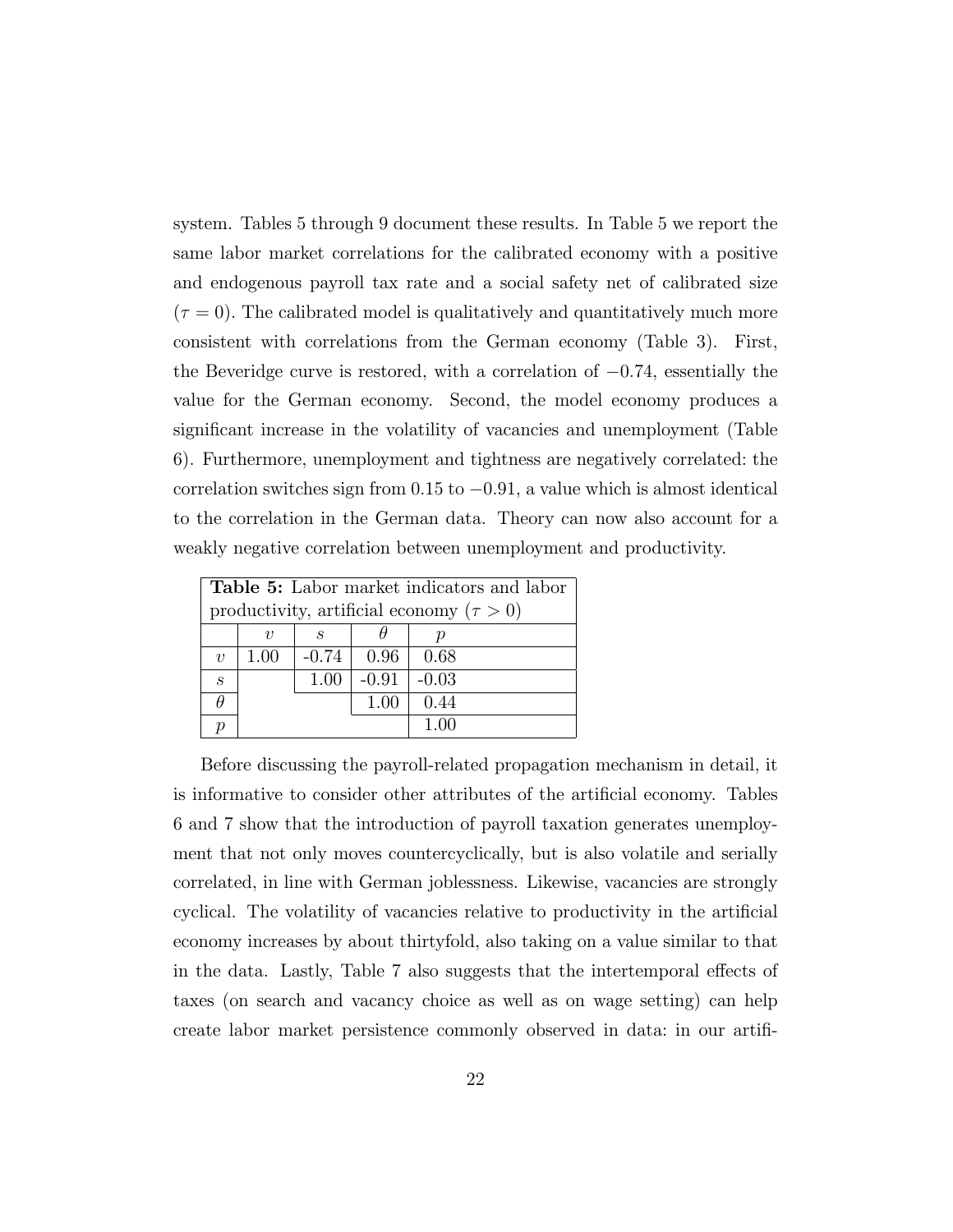cial economy, vacancies and unemployment exhibit autocorrelations much more consistent with empirical observation than the model without labor taxation.<sup>20</sup>

| <b>Table 6:</b> Unemployment $(s)$ and vacancies $(v)$ |         |                                       |         |  |
|--------------------------------------------------------|---------|---------------------------------------|---------|--|
|                                                        | Germany | Model: $\tau = 0$   Model: $\tau > 0$ |         |  |
| $\sigma_v/\sigma_y$                                    | 13.24   | 1.82                                  | 12.37   |  |
| $\sigma_s/\sigma_y$                                    | 11.41   | 1.46                                  | 8.57    |  |
| $\rho(v, y)$                                           | 0.67    | 0.61                                  | 0.99    |  |
| $\rho(s,y)$                                            | $-0.74$ | 0.16                                  | $-0.81$ |  |

| <b>Table 7:</b> Labor market tightness and persistence |         |                                       |       |  |
|--------------------------------------------------------|---------|---------------------------------------|-------|--|
|                                                        | Germany | Model: $\tau = 0$   Model: $\tau > 0$ |       |  |
| $\sigma_{\theta}/\sigma_{p}$                           | 34.52   | 0.99                                  | 31.47 |  |
| $\rho(\theta, p)$                                      | 0.29    | 0.79                                  | 0.51  |  |
| $\rho(v, v_{-1})$                                      | 0.95    | 0.31                                  | 0.82  |  |
| $\rho(s,s_{-1})$                                       | 0.95    | 0.25                                  | 0.91  |  |

The model's improved performance is evidently related to the countercyclical nature of payroll taxation, which follows directly from the balanced budget restriction and its effect on the wage bargain. Table 8 shows that the introduction of taxes reduces (before tax) wage volatility signicantly, with the relative standard deviation of wages declining by almost 50 percent. The wage rises less during booms, and the correlation with output is also cut by half. In effect, the tax system induces rigidity in gross wages paid by employers, even though gross and net wages are perfectly flexible. In Table 8, we show this directly by comparing wage behavior in the two models.

| <b>Table 8:</b> Wages in the artificial economy |            |            |  |  |
|-------------------------------------------------|------------|------------|--|--|
|                                                 | $\tau = 0$ | $\tau > 0$ |  |  |
| $\sigma_w/\sigma_y$                             | 0.89       | 0.57       |  |  |
| $\rho(w, y)$                                    | 1.00       | 0.52       |  |  |

<sup>&</sup>lt;sup>20</sup>When capital depreciation is held constant,  $\rho(s, v) = -0.68$ ,  $\rho(s, y) = -0.76$ , and  $\sigma_{\theta}/\sigma_{p} = 27.93$ , hence while helpful, our results regarding the puzzles do not appear to depend on this feature of the model.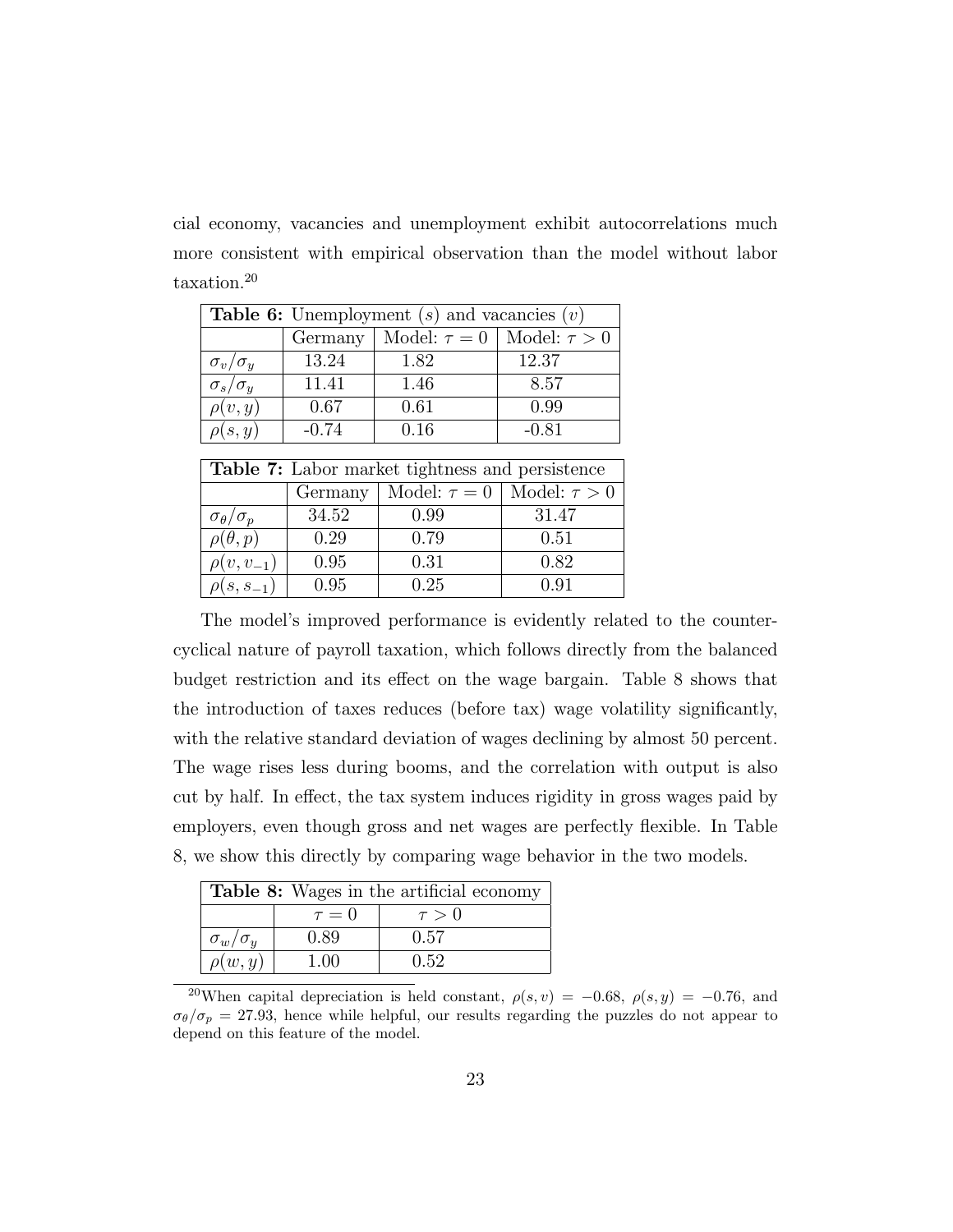In Figures 5 to 8 we plot impulse responses of the model economy to a single productivity shocks with and without a payroll tax cum social security net. In the presence of taxes, the model becomes substantially more persistent, with output following a humped-shaped pattern. In particular, Figure 7 demonstrates the countercyclical pattern of taxes that arises endogenously in response to a the positive technology shock. Figure 8 displays the relatively rigid response of the wage, which is less volatile than output and dies out rapidly.

#### Figures 5, 6, 7, and 8 about here

### 6 Dissecting and interpreting the mechanism

Our main findings thus far can be summarized as follows: a calibrated RBC model with labor market frictions combined with an endogenous payroll tax and a distortion of the search-leisure decision can signicantly increase endogenous propagation and restore the Beveridge curve without ad hoc assumptions regarding sticky wages, extreme fallback positions or low worker bargaining power.

#### 6.1 The central role of distortionary payroll taxation

We claim that the key factor accounting for our results is the dynamic path of payroll taxes as described in Section 2. This being said, it is useful to verify that our articial economy generates payroll tax sequences similar to those observed in the data. Table 9 shows that the payroll tax in the model economy exhibits relative volatility and countercyclical behavior consistent with the overall intertemporal pattern of payroll tax rates in the data noted in Section 2. While the model's negative correlation of  $\tau_t$  with output is stronger than in the data, it is important to keep in mind that the model is driven by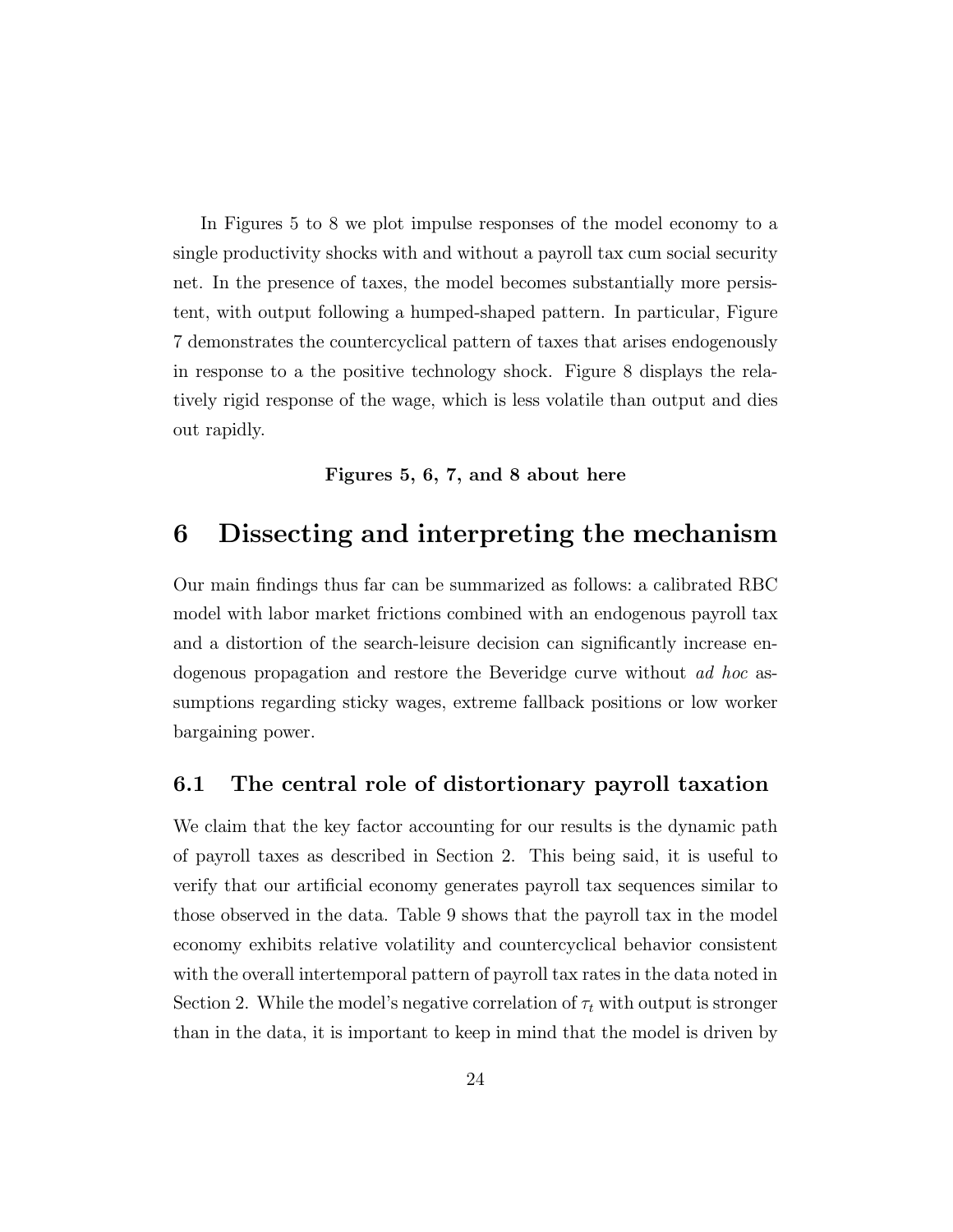a single shock. Overall, the general mechanism of tax 
uctuations that we have uncovered in this paper is qualitatively and quantitatively relevant.

| Table 9: Behavior of payroll tax rate |         |                          |  |
|---------------------------------------|---------|--------------------------|--|
|                                       |         | Germany   Model with tax |  |
| $\sigma_{\tau}/\sigma_{u}$            | 1.57    | 1.99                     |  |
| $\rho(\tau, y)$                       | $-0.51$ | $-0.92$                  |  |

To demonstrate the importance of the distortionary labor tax channel for generating the model's predictions, we now examine the behavior of our model economy under an alternative financing regime consisting of a constant payroll tax rate  $\tau$  and lump sum taxes,  $T_t$ , adjusted each period to obey the government funding constraint

$$
bs_t + \varepsilon b(1 - s_t - h_t) = \tau w_t h_t + T_t.
$$
\n(18)

To maintain the comparability of both models and to isolate the level effect, we impose  $T = 0$  in the steady state, so  $\tau$  assumes the same long-run value as in our baseline calibration. Under these assumptions, the model's previous attributes are restored: persistence falls signicantly and the slope of the Beveridge curve changes sign. Vacancies and unemployment are now strongly positively correlated and unemployment is procylical. Characteristic of this outcome is a qualitatively different dynamic behavior of the gross wage. Under the alternative financing arrangement, the correlation of the wage with output rises to 0:99 and its relative volatility nearly doubles. Evidently, the variability of payroll taxes is the central factor driving the results reported in Tables 5-8.

The level of unemployment insurance payments is also important for our results, however. Reducing the replacement rate attenuates the Beveridge curve correlation and ultimately renders it positive (as shown in Table 4). In addition, persistence and volatility of labor market quantities decline sharply.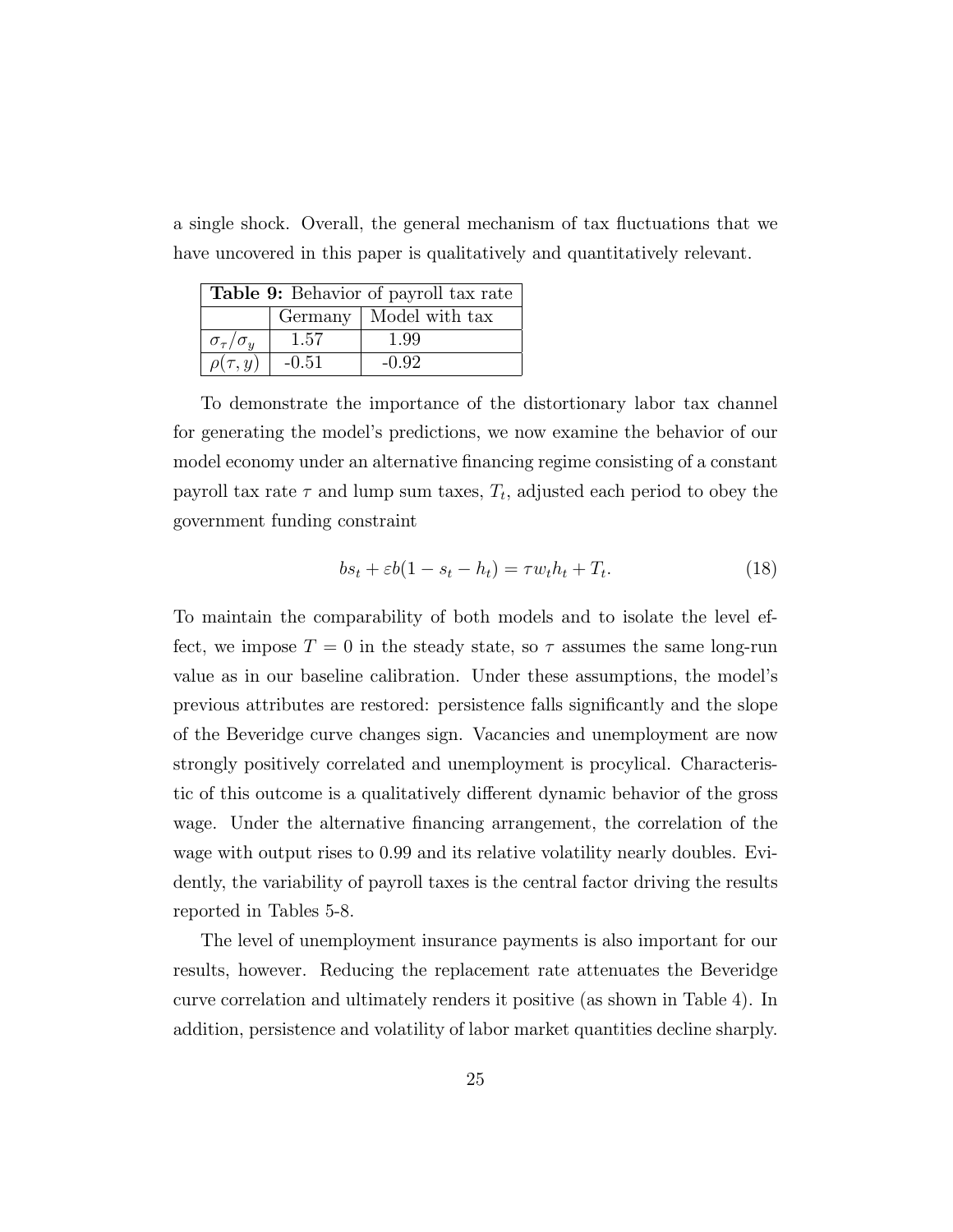The generosity of the social welfare system, parametrized by  $\varepsilon$ , plays a similar role; reducing  $\varepsilon$  lowers the volatility of vacancies and unemployment, while preserving the Beveridge relation. Lower values of  $\varepsilon$  reduce the size of the payroll tax burden at any level of employment and the gross wage, thereby reducing the amplitude of  $\tau_t$  necessary to maintain budget balance at any value of the wage bill. The margin between leisure and search is crucial for generating volatility of labor market quantities; while the effect of lower  $\varepsilon$ is ambiguous in theory, the size of the welfare state in the calibrations we study is important for generating our findings. $^{21}$ 

#### 6.2 Interpretation

The model with variable labor taxation offer a better description of the labor market because it induces a relative rigidity of gross wages, i.e. employers' costs, and supports Hall's (2005) claim that fixed wages can align search models and data.<sup>22</sup> Yet gross and net wages in our artificial economy are endogenous and only appear rigid. Although net wages and the return to work rise in upturns when labor markets are tightening, the negative effects on labor demand and vacancies are dampened by falling payroll taxes. Because gross wages react less strongly, higher employment does not translate as rapidly into higher costs for firms.

Consider a firm which faces a higher realization of total factor productivity,  $z_t$ . Because the posting of vacancies is a dynamic problem, present and future wage labor costs determine the optimal policy via (14). If the gross wage paid by firms remains relatively flat over time, the expected surplus of

<sup>&</sup>lt;sup>21</sup>Note  $\tau_t = \frac{b[s_t + \varepsilon(1 - s_t - h_t)]}{w_t h_t}$ , so for fixed b, s, h, and  $w, \frac{\partial \tau_t}{\partial \varepsilon} = \frac{b(1 - s_t - h_t)}{w_t h_t} > 0$ . However, lower values of  $\varepsilon$  will affect  $s_t$ ,  $h_t$  and  $w_t$ , so the general equilibrium effect is theoretically ambiguous.

<sup>&</sup>lt;sup>22</sup>In the extreme case of a zero workers' bargaining power, i.e.  $\mu \to 0$ , the wage (15) does not respond to changes to productivity and it is fixed, given a constant tax rate.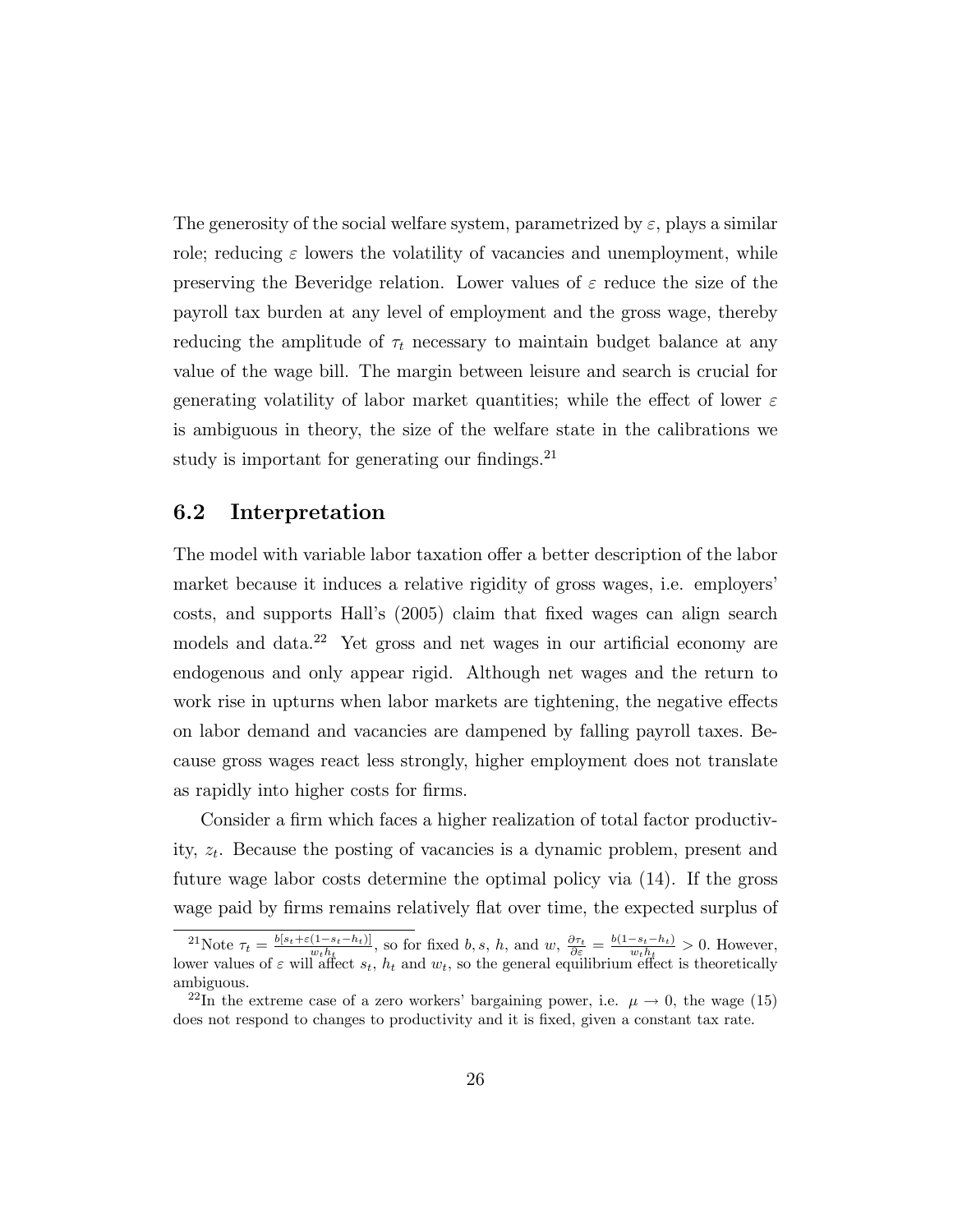creating jobs will be higher, and firms post more vacancies, which raises their volatility as well. At the same time, countercyclical payroll taxes renders net after-tax wages much less procyclical. Hence, even with sticky wages, workers will see expected benets from search rise in booms (see Equation 9), but because vacancies respond so strongly, optimal strategy according to (10) involves less search in recessions, not more.

The dampened volatility of gross wages induced by payroll taxes is essential for bringing our model correlations in line with the data (i.e. the consumption-tightness puzzle). As Table 6 shows, the standard model cannot generate countercyclical unemployment. Households respond to a positive productivity shock by moving out of leisure and into search activities, which raises the level of unemployment sharply. In our model, a flatter labor cost prole induces the creation of many more vacancies than in the standard formulation, so while a positive technological shock makes search more attractive, searching workers are moved more rapidly out of leisure and into employment. The result is that any stage of an expansion, fewer agents are unemployed, which is also consistent with empirical evidence that unemployment durations are strongly countercyclical. This is linked to the fact that vacancies become relatively more volatile than search (Table 6) so under the payroll tax regime search unemployment will be countercyclical  $$ the combined effect is a correctly sloped Beveridge curve.

### 7 Conclusions

It is well-known that payroll taxes represent a major long-run distortionary influence of governments on labor markets. We have established that they also affect business cycle dynamics. For a number of Western European economies as well as the United States for last two decades, the average pay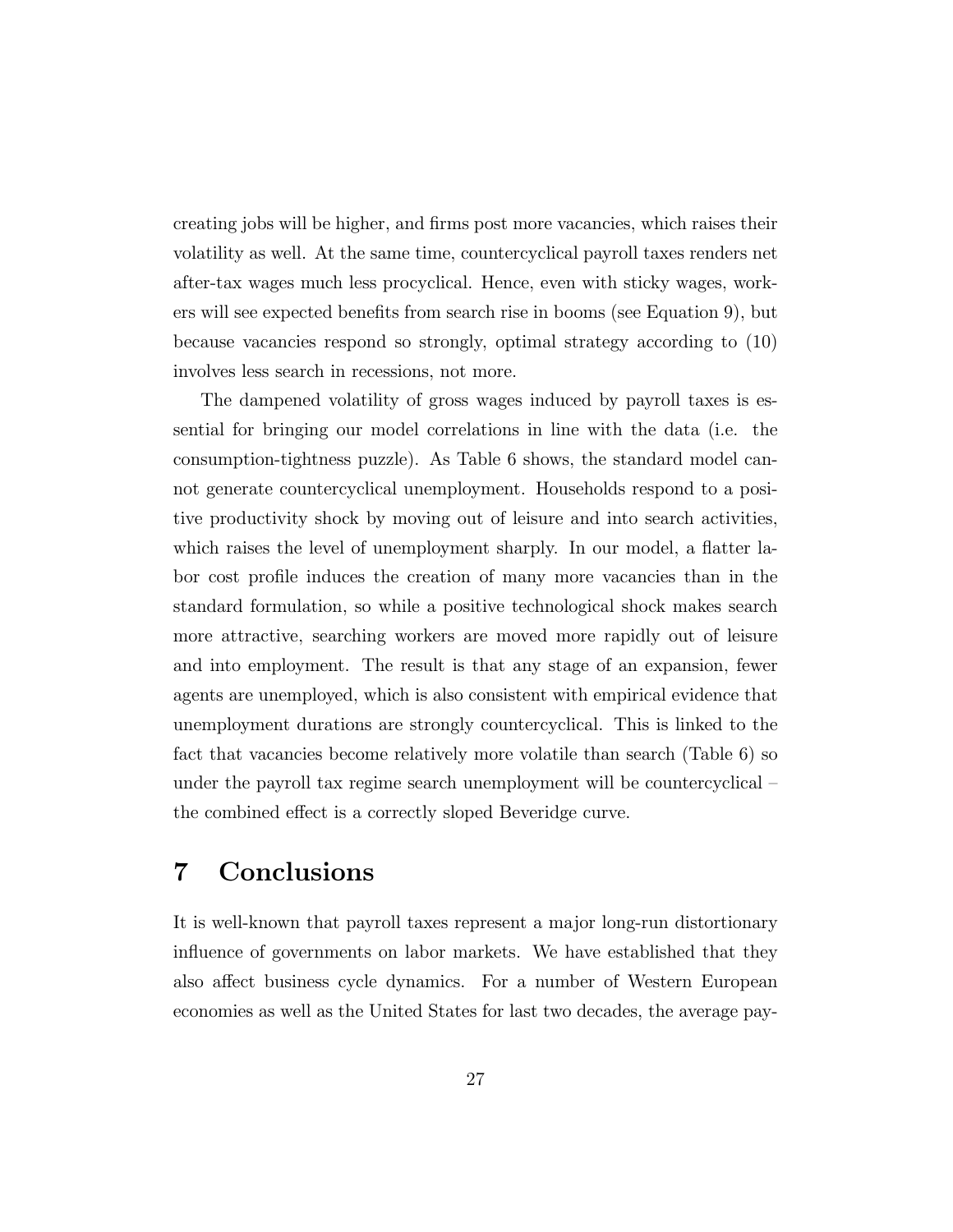roll tax burden has been countercyclical.<sup>23</sup> Although we consider a specific type of labor tax here, its behavior is consistent with Rogerson and Shimer's (2010) description of a countercyclical labor wedge. Our study takes up the role of payroll taxation and the social safety net  $-$  modeled as a generous sys $tem$  of unemployment insurance  $-$  for cyclical fluctuations in an nonmonetary economy with labor market frictions and unemployment insurance, when the latter is only imperfectly related to search effort. A balanced social insurance budget renders gross wages more rigid over the cycle and, as a result, strengthens the model's endogenous propagation mechanism. The existence of social insurance strengthens this effect, as does worker bargaining power. For conventional calibrations, the model can generate a negatively sloped Beveridge curve and match the high volatility of vacancies and unemployment relative to labor productivity. While it is beyond the scope of this study, it would be useful to examine micro data and uncover the quantitative sources of countercyclical payroll taxation and to account for its behavior over time.

It was not the purpose of this paper to produce a general account of the high volatility of vacancies and unemployment in modern economies, but we have identified a new mechanism which can help us better understand the labor market and its interaction with the business cycle. Countercyclical taxation of labor can contribute towards resolving the Hall-Shimer puzzle and realign theory with many labor market facts, but need not be the only mechanism which does so, and evidence presented in Table 1 suggests that a large number of forces may be at work in creating observed outcomes. Our results for articial economies imply that payroll taxes combined with a

<sup>&</sup>lt;sup>23</sup>If we set  $\varepsilon$  so the model matches average  $\tau$  in the US and steady state unemployment equals five percent, our artificial economy's Beveridge correlation is  $\rho(u, v) = -0.45$  (versus 0.83 without variable payroll tax) and  $\sigma_{\theta}/\sigma_p = 6.23$  (versus 1.76 without variable payroll tax).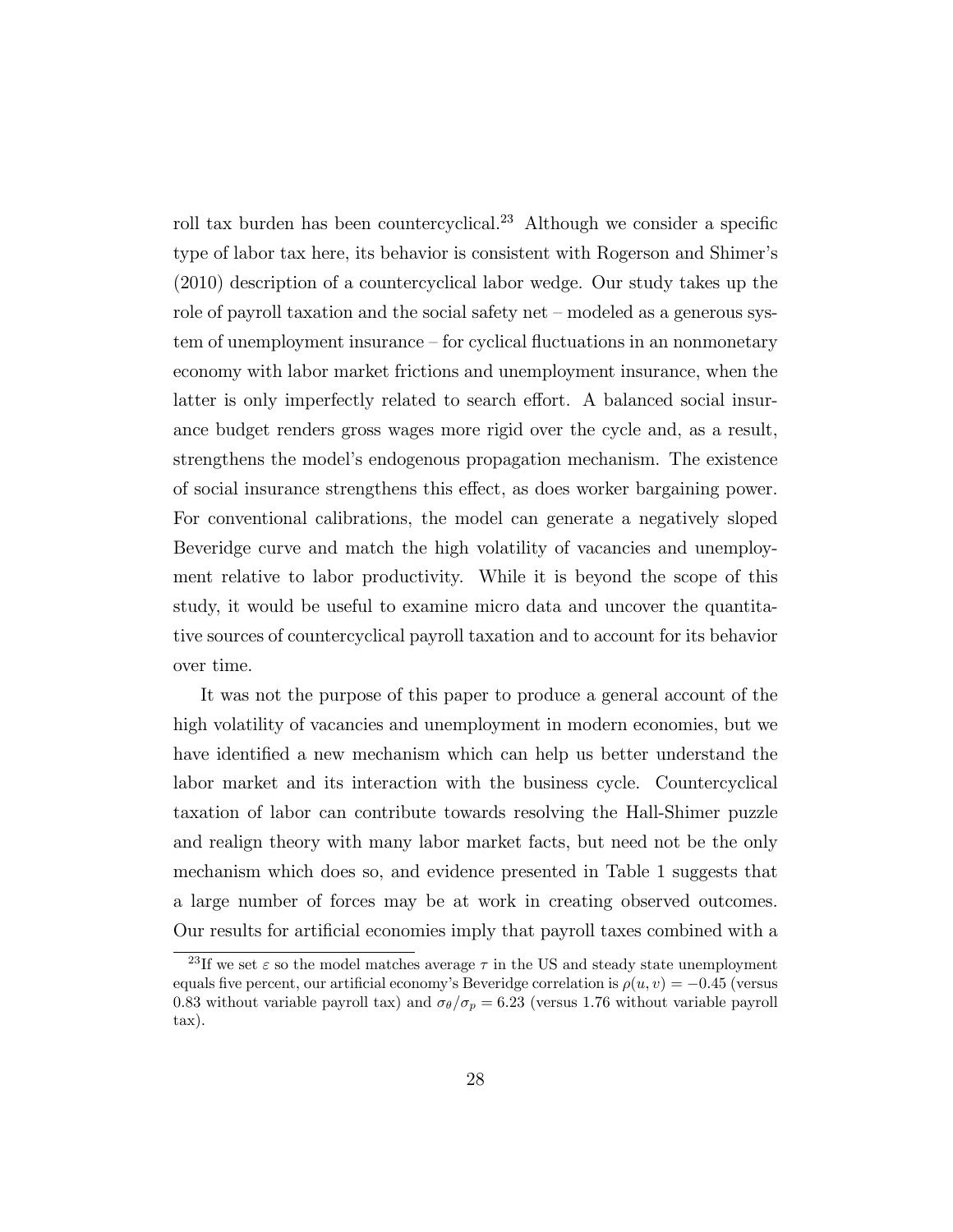high subsidy of leisure can significantly affect the qualitative properties of an important class of equilibrium business cycle models, and it would be easy to identify other tax and transfer mechanisms that work in a similar fashion, in particular, more general systems of labor taxation in which a balanced budget constraint is operative in each period. The novel aspects of our model mimic a particular facet of many OECD labor markets, and for the US in the latter half of our sample. Without payroll taxes, our model would still exhibit the anomaly identied by Ravn (2008). The payroll tax mechanism, combined with a sufficiently large social insurance system, represents a simple means of accounting for central relative variances in the data while incorporating an important feature of modern labor markets.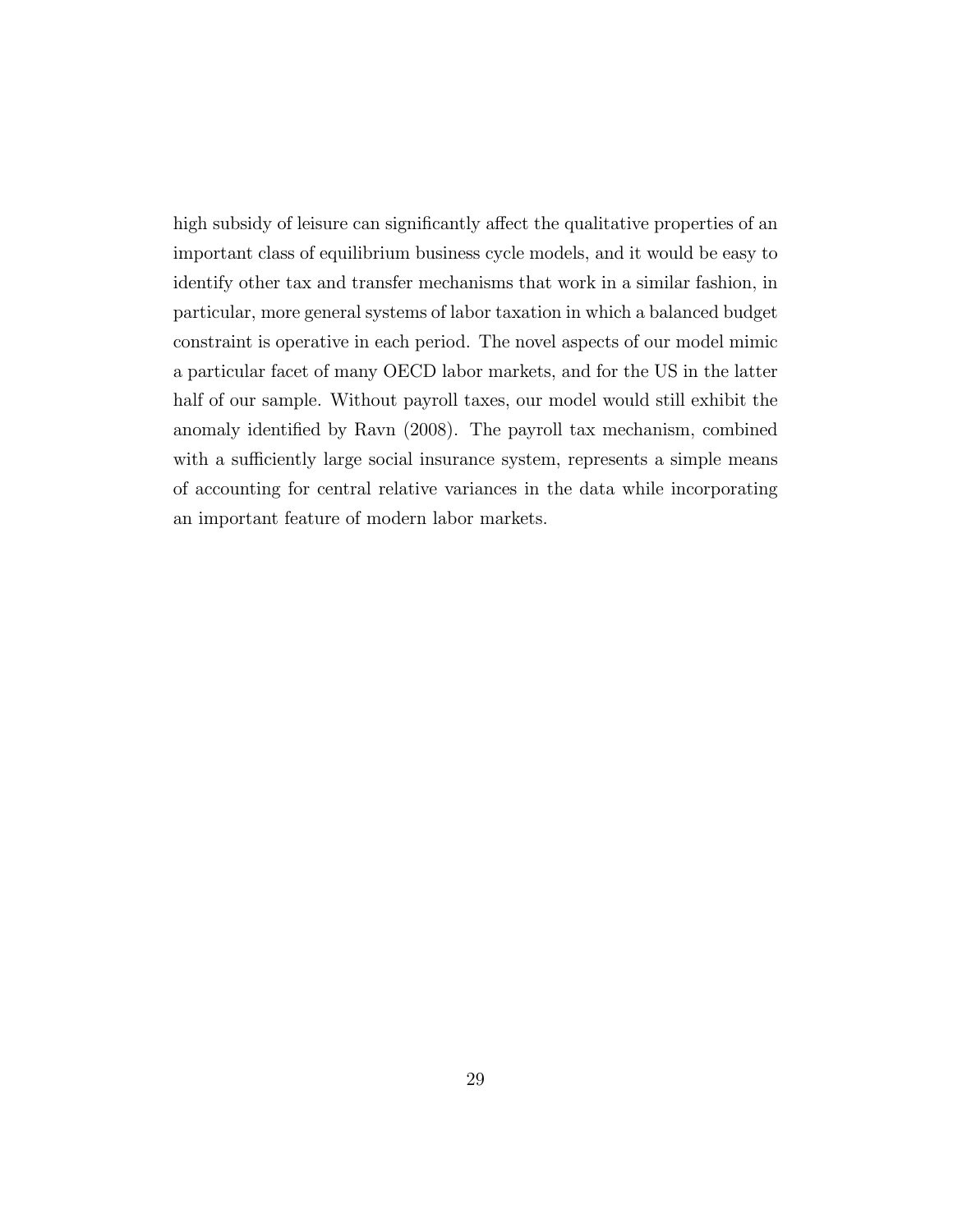### References

- [1] Beveridge, William H. (1944): "The Government's Employment Policy," Economic Journal 54, 161-176.
- $[2]$  Bils, Mark (1985) "Real Wages over the Business Cycle: Evidence from Panel Data" Journal of Political Economy 93: 666–89.
- [3] Burda, Michael C. and Mark Weder (2002): "Complementarity of Labor Market Institutions, Equilibrium Unemployment and the Persistence of Business Cycles", German Economic Review 3, 1-24.
- [4] Burda, Michael C., Dan S. Hamermesh and Philippe Weil (2008): "The Distribution of Total Work in the EU and the US," in Tito Boeri, et al. eds., Working Hour and Job Sharing in the EU and the USA: Are Europeans Lazy or Americans Crazy?, Oxford: Oxford University Press.
- [5] Chari, V. V., Patrick J. Kehoe and Ellen R. McGrattan (2008): "Business Cycle Accounting", Econometrica 75, 781-836.
- [6] Cole, Harold L. and Richard Rogerson (1999): "Can the Mortensen-Pissarides Matching Model Match the Business-Cycle Facts?," International Economic Review 40, 933-59.
- [7] Cooley, Thomas F. (1997): "Calibrated Models", Oxford Review of Economic Policy 13, 55-69.
- [8] Costain, Jim and Michael Reiter (2008): "Business Cycles, Unemployment Insurance, and the Calibration of Matching Models," Journal of Economic Dynamics and Control  $32:1120-1155$ .
- [9] Ebell, Monique (2009): "Resurrecting the Participation Margin", mimeo.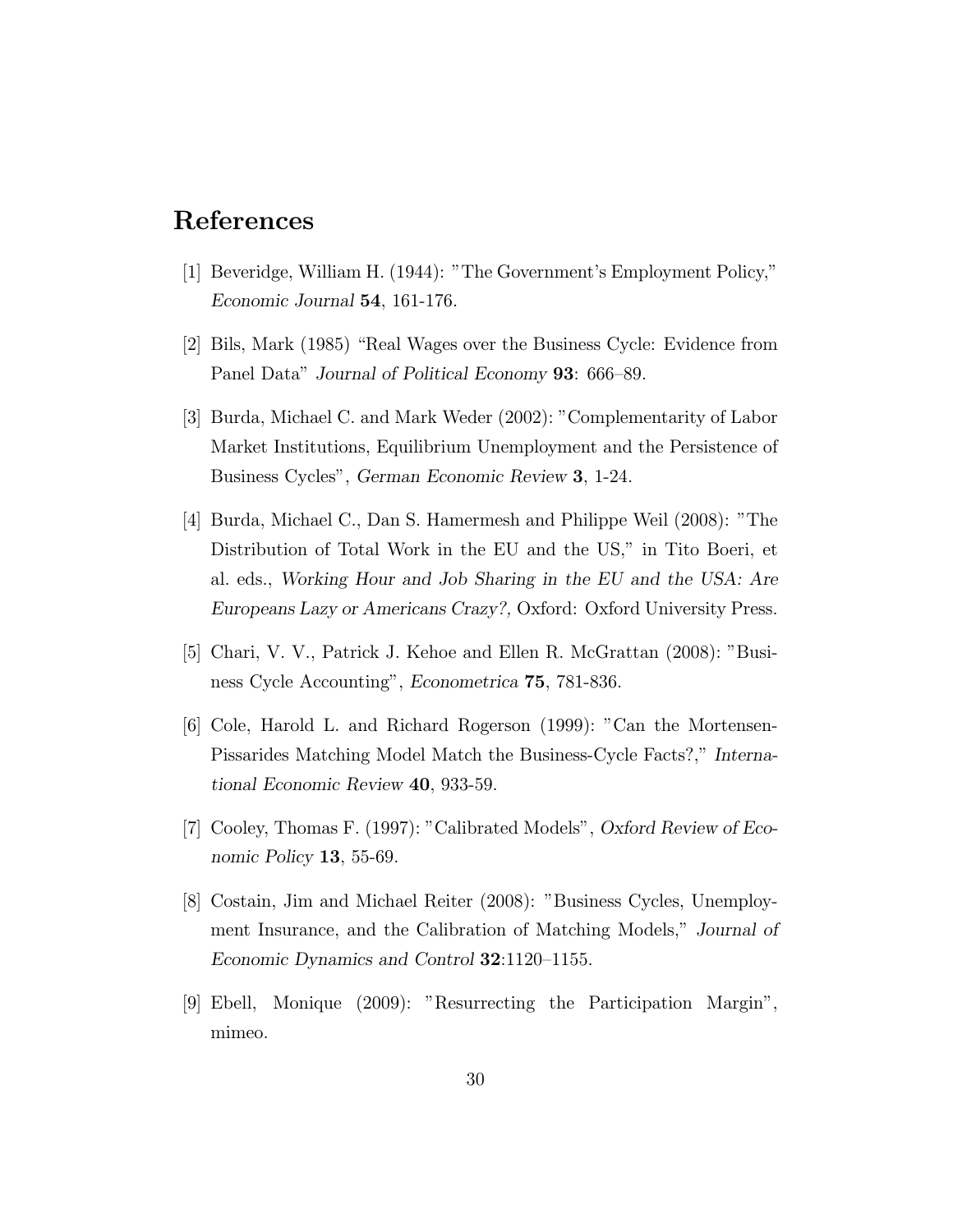- [10] Gal, Jordi and Thijs van Rens (2010): "The Vanishing Procyclicality of Labor Productivity," mimeo, July 2010.
- [11] Gartner, Hermann, Christian Merkl and Thomas Rothe (2009): "They are Even Larger! More (on) Puzzling Labor Market Volatilities", IZA Discussion Paper 4403.
- [12] Gertler, Mark and Antonella Trigari (2009): "Unemployment Fluctuations with Staggered Nash Wage Bargaining", Journal of Political Economy 117, 38-86.
- [13] Greenwood, Jeremy, Zvi Hercowitz and Gregory Human (1988): "Investment, Capacity Utilization, and the Real Business Cycle", American Economic Review 78, 402-417.
- [14] Hagedorn, Marcus and Iourii Manovskii (2008): "The Cyclical Behavior of Equilibrium Unemployment and Vacancies Revisited", American Economic Review 98, 1692-1706.
- [15] Hall, Robert (2005): "Employment Fluctuations with Equilibrium Wage Stickiness", American Economic Review 95, 50-65.
- [16] Hall, Robert and Paul R. Milgrom (2008): "The Limited In
uence of Unemployment on the Wage Bargain", American Economic Review 98, 1653-1674.
- [17] Hornstein, Andreas, Per Krusell and Giovanni L. Violante (2005): "Unemployment and Vacancy Fluctuations in the Matching Model: Inspecting the Mechanism", Federal Reserve Bank of Richmond Economic Quarterly 91, 19-51.
- [18] Hosios, A. (1990): "On the Efficiency of Matching and Related Models of Search and Unemployment," Review of Economic Studies 57, 279-298.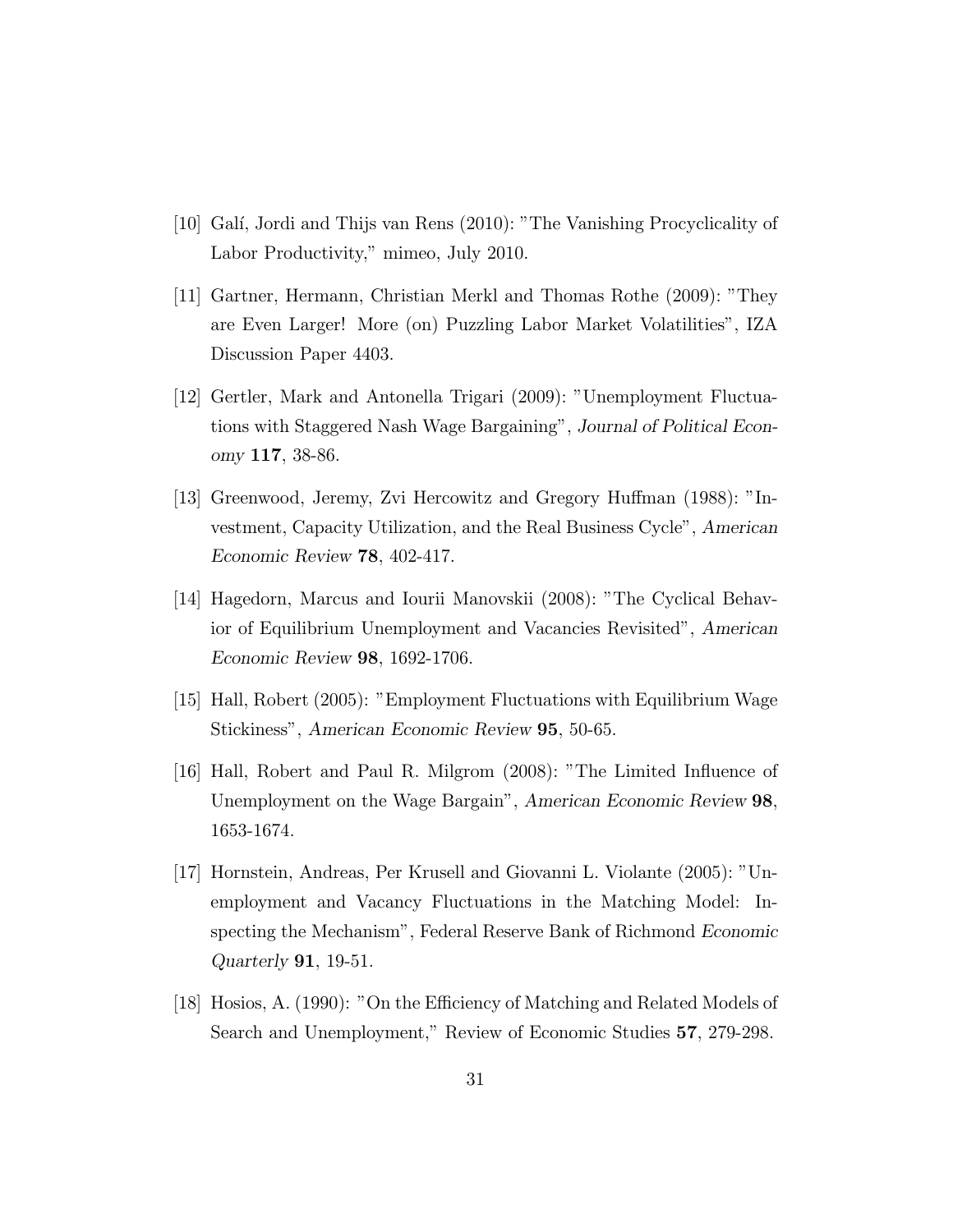- [19] Kaldor, Nicholas (1936): \Wage Subsidies as a Remedy for Unemployment," Journal of Political Economy 44, 721-742.
- [20] Keynes, John M. (1942): letter to James Meade in: Kenyes, John Maynard (1980). The Collected Writings of John Maynard Keynes Volume 27. Edited by Donald Moggridge. Macmillan, Cambridge University Press, 217-8.
- [21] Meade, James (1938): Consumers' Credits and Unemployment, Oxford: Oxford University Press.
- [22] Merz, Monika (1995): "Search in the labor market and the real business cycle," Journal of Monetary Economics 36, 269-300.
- [23] Ravn, Morten (2008): "The Consumption-Tightness Puzzle", in: Reichlin, Lucrecia and West, Kenneth (eds.) NBER International Seminars in Macroeconomics, Chicago: University of Chicago Press.
- [24] Rogerson, Richard and Robert Shimer (2010): "Labor Search", in Handbook of Labor Economics, forthcoming.
- [25] Romer, David and Christina Romer (2009): "A Narrative Analysis of Postwar Tax Changes", (Appendix to "The Macroeconomic Effects of Tax Changes: Estimates Based on a New Measure of Fiscal Shocks.")
- [26] Shimer, Robert (2005): \The Cyclical Behavior of Equilibrium Unemployment and Vacancies," American Economic Review 95, 25-49.
- [27] Shimer, Robert (2009): Labor Markets and Business Cycles, manuscript, University of Chicago.
- [28] Tripier, Fabien (2003): "Can the Labor Market Search Model Explain Fluctuations of Allocations of Time?", Economic Modeling 21, 131-46.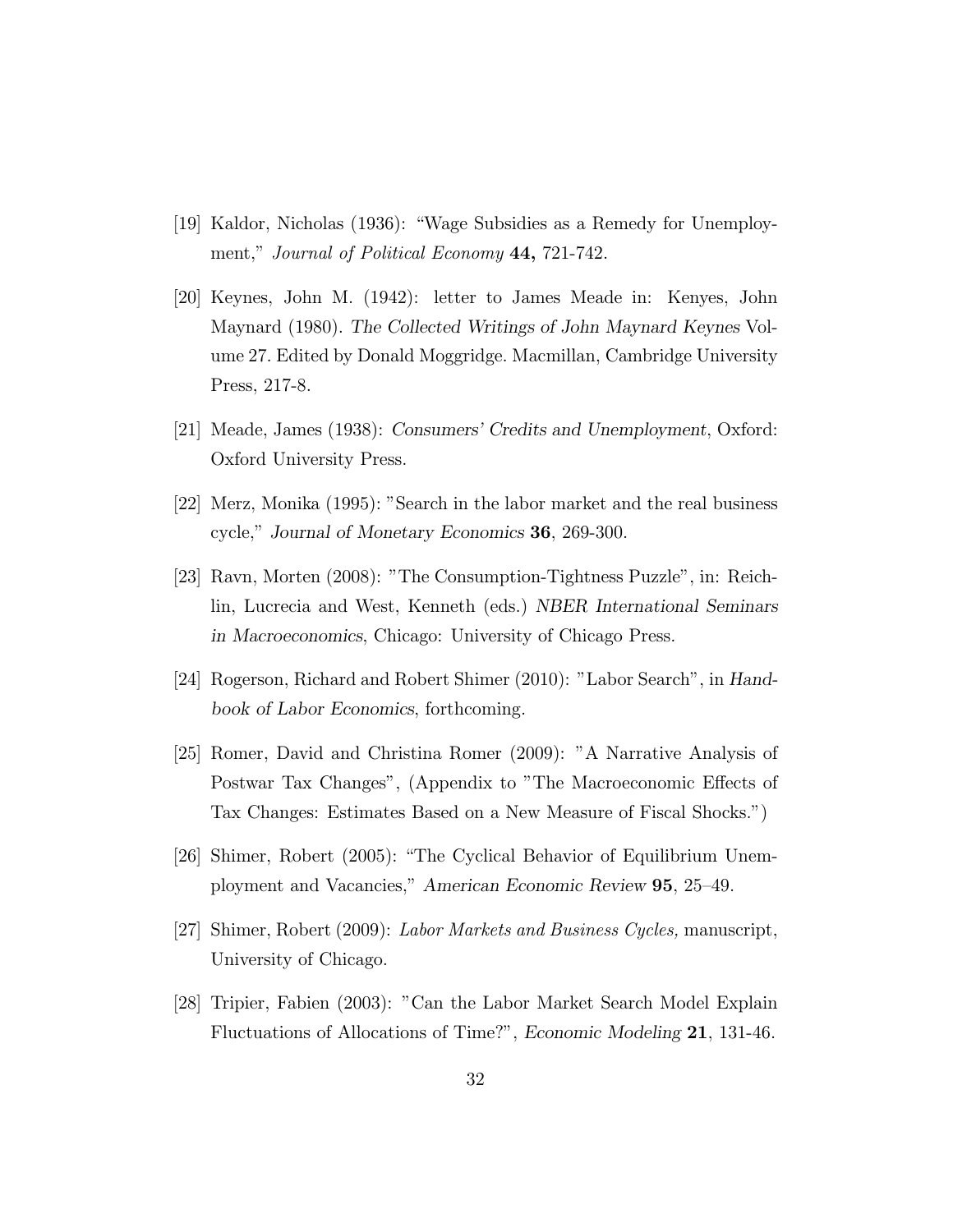[29] Veracierto, Marcelo (2008): "On the Cyclical Behavior of Employment, Unemployment and Labor Force Participation", Journal of Monetary Economics 55, 1143-57.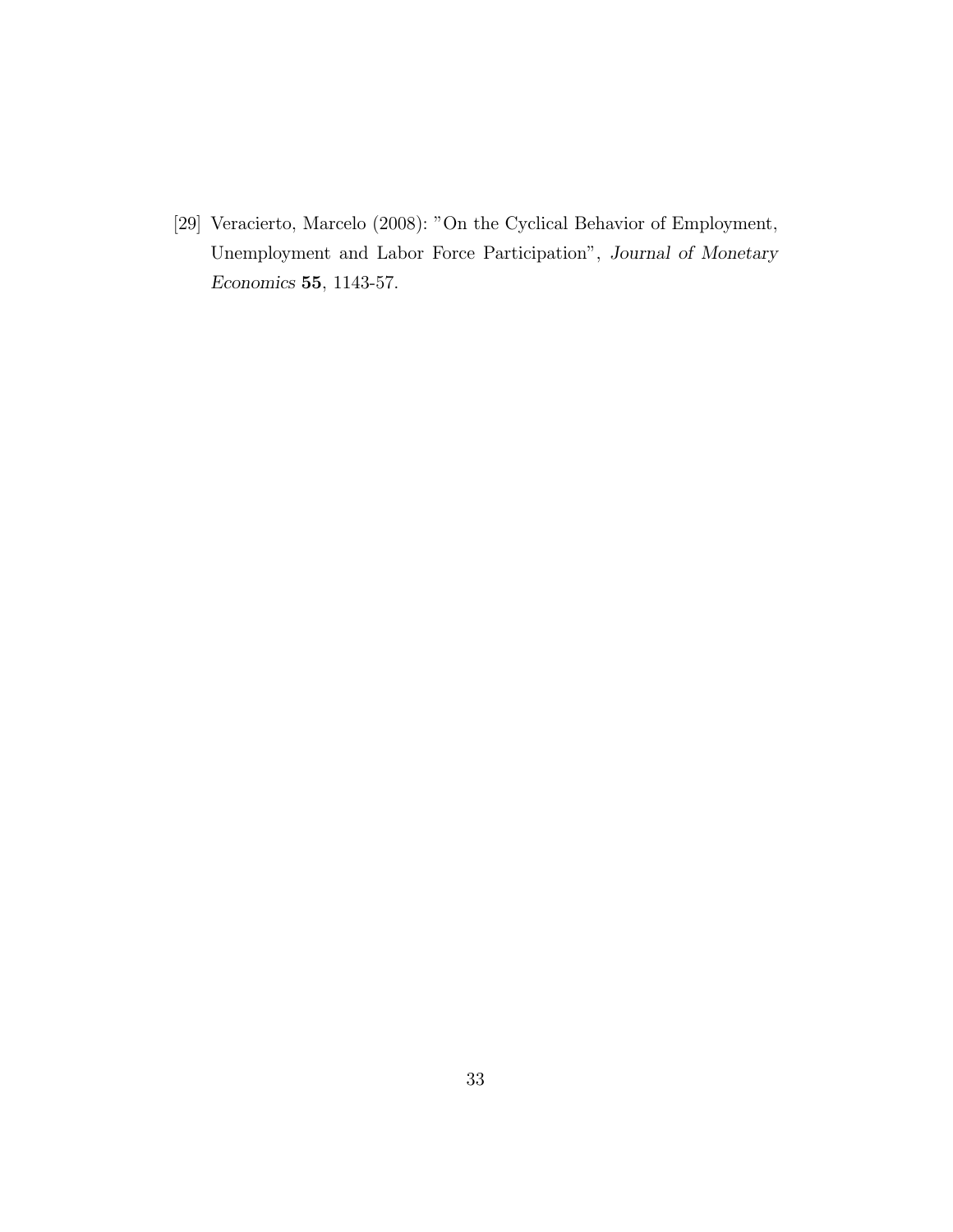# 8 Appendix: Wage equation

The first order condition from the Nash bargaining problem is

$$
\frac{\mu(1-\tau_t)}{c_t V_{h_t}} = \frac{(1-\mu)}{W_{h_t}}
$$

or, given that the value of an additional employed worker to the firm is given by

$$
c_t V_{h_t} = \frac{\mu (1 - \tau_t)}{1 - \mu} \left[ (1 - \alpha) \frac{y_t}{h_t} - w_t + (1 - \delta^n) \frac{a}{q_t} \right]
$$
 (A1)

Lead this expression by one period and premultiply by the pricing kernel  $\rho_{t+1}:$ 

$$
\rho_{t+1}c_{t+1}V_{h_{t+1}} = \frac{\mu(1 - \tau_{t+1})}{1 - \mu}\rho_{t+1}\left[ (1 - \alpha)\frac{y_{t+1}}{h_{t+1}} - w_{t+1} + (1 - \delta^{n})\frac{a}{q_{t+1}} \right].
$$

Take expectation of both sides conditional on t, and the fact that  $\rho_{t+1}c_{t+1} =$  $\beta c_t$  to rewrite the last expression as

$$
E_t \rho_{t+1} c_{t+1} V_{h_{t+1}} = \beta c_t E_t V_{h_{t+1}} = \frac{\mu E_t (1 - \tau_{t+1})}{1 - \mu} \frac{a}{q_t}
$$

Premultiply both sides of the household surplus from employment by  $c_t$ , substitute the last expression and use  $\rho_{t+1} = \beta c_t/c_{t+1}$  to obtain

$$
c_t V_{h_t} = (1 - \tau_t) w_t - b + \rho_{t+1} (1 - \delta^n - f_t) c_{t+1} E_t V_{h_{t+1}}
$$

and

$$
c_t V_{h_t} = (1 - \tau_t) w_t - b + (1 - \delta^n - f_t) \frac{\mu E_t (1 - \tau_{t+1})}{1 - \mu} \frac{a c_t}{q_t}
$$

Now insert this and  $(A1)$  into the Nash bargaining first-order condition:

$$
\mu(1 - \tau_t) \left[ (1 - \alpha) \frac{y_t}{h_t} - w_t + (1 - \delta^n) \frac{a}{q_t} \right]
$$
  
= 
$$
(1 - \mu) \left[ (1 - \tau_t) w_t - b + (1 - \delta^n - f_t) \frac{\mu E_t (1 - \tau_{t+1})}{1 - \mu} \frac{a}{q_t} \right]
$$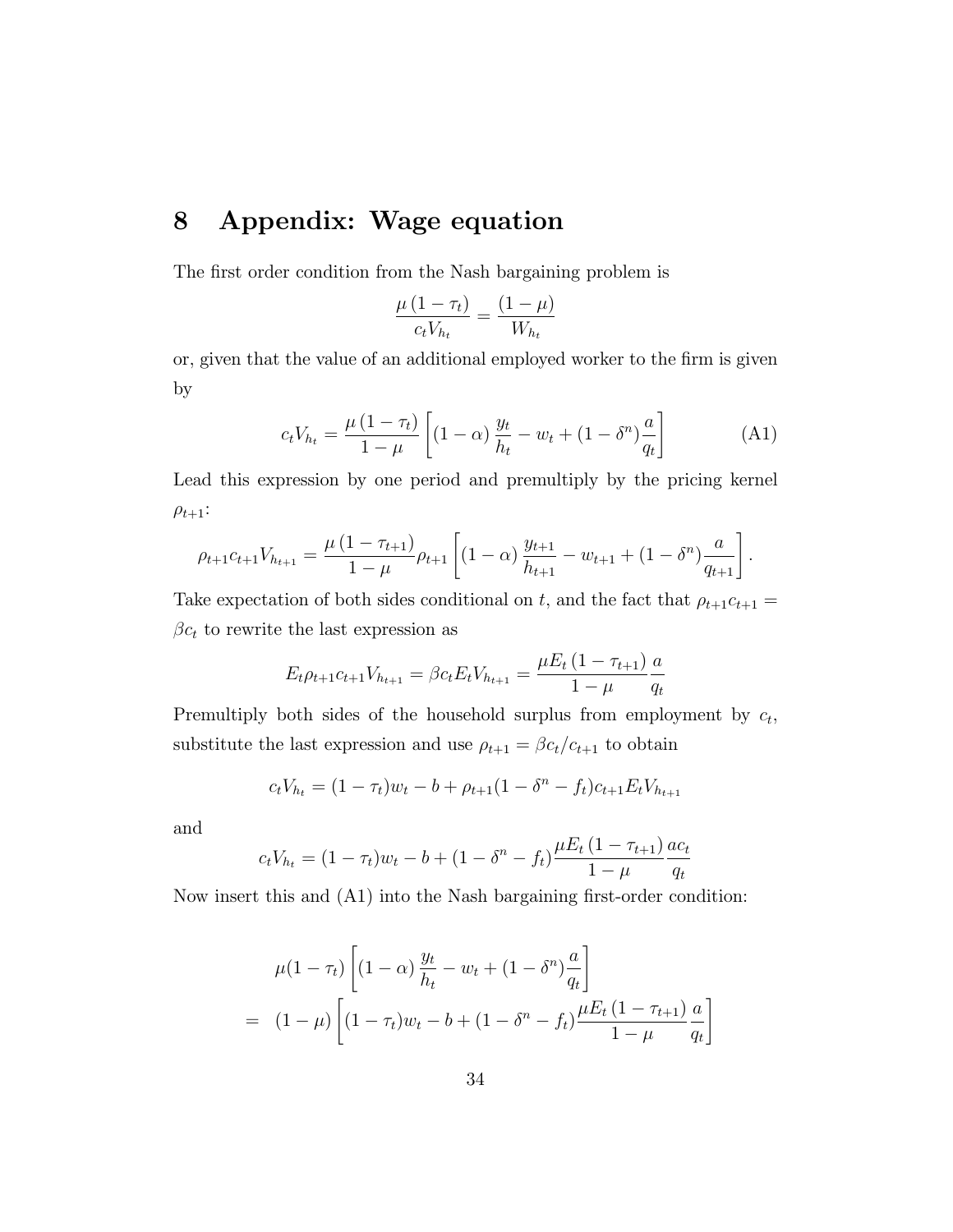which can be solved to obtain

$$
w_t = \frac{(1 - \mu)b}{1 - \tau_t} + \mu(1 - \alpha)\frac{y_t}{h_t} + \mu(1 - \delta^n)\frac{a}{q_t} - \mu(1 - \delta^n - f_t)\frac{a}{q_t}\frac{E_t(1 - \tau_{t+1})}{1 - \tau_t}
$$

or

$$
w_t = \frac{(1-\mu)b}{1-\tau_t} + \mu(1-\alpha)\frac{y_t}{h_t} + \mu(1-\delta^n)\frac{a}{q_t}\frac{E_t(\tau_{t+1}-\tau_t)}{1-\tau_t} + \mu\theta_t a \frac{E_t(1-\tau_{t+1})}{1-\tau_t}.
$$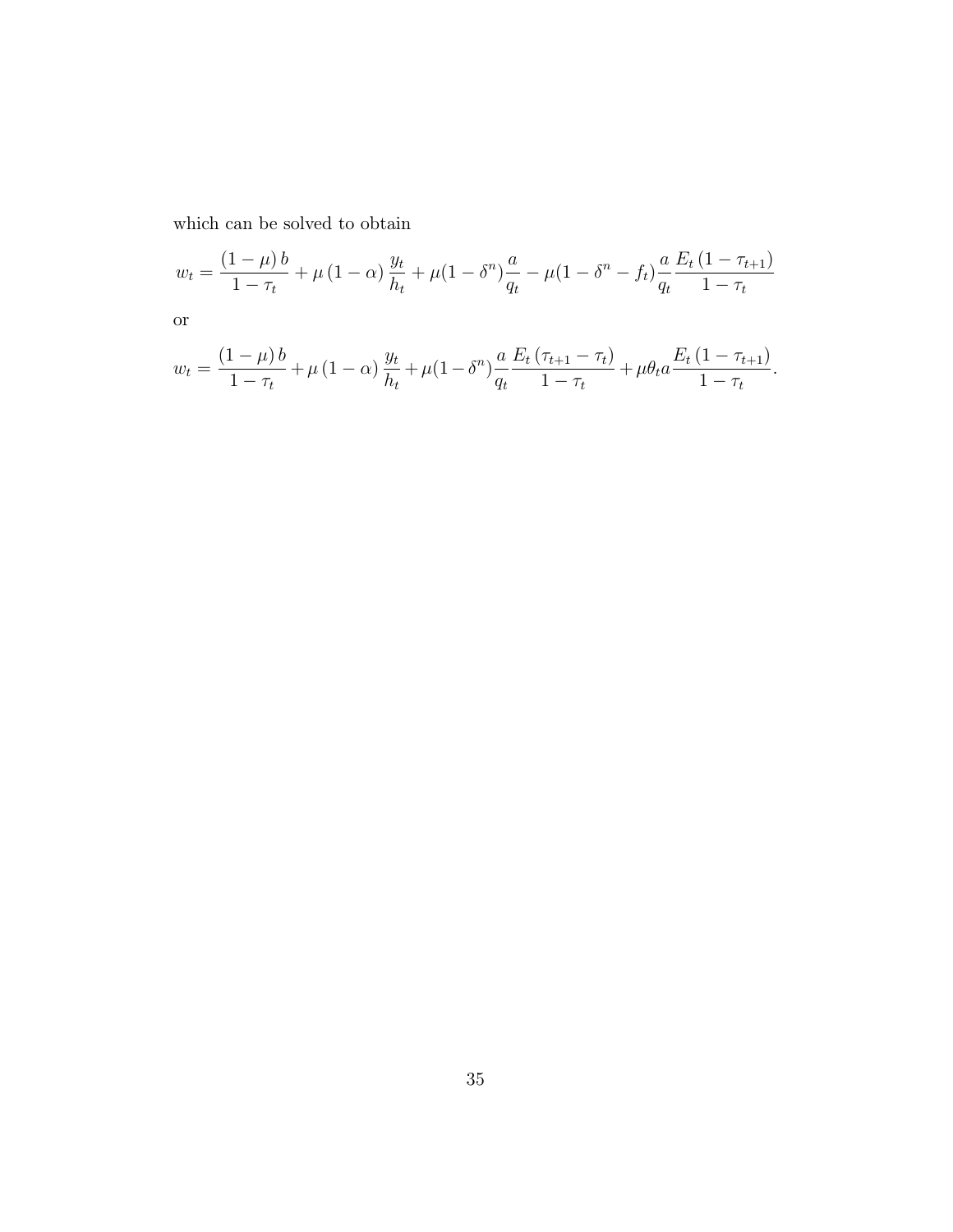

Figure 1: Payroll taxes as a fraction of total compensation, United States, 1970:I-2008:IV

Figure 2: Payroll taxes as a fraction of total compensation, Germany 1970:I-2008:IV

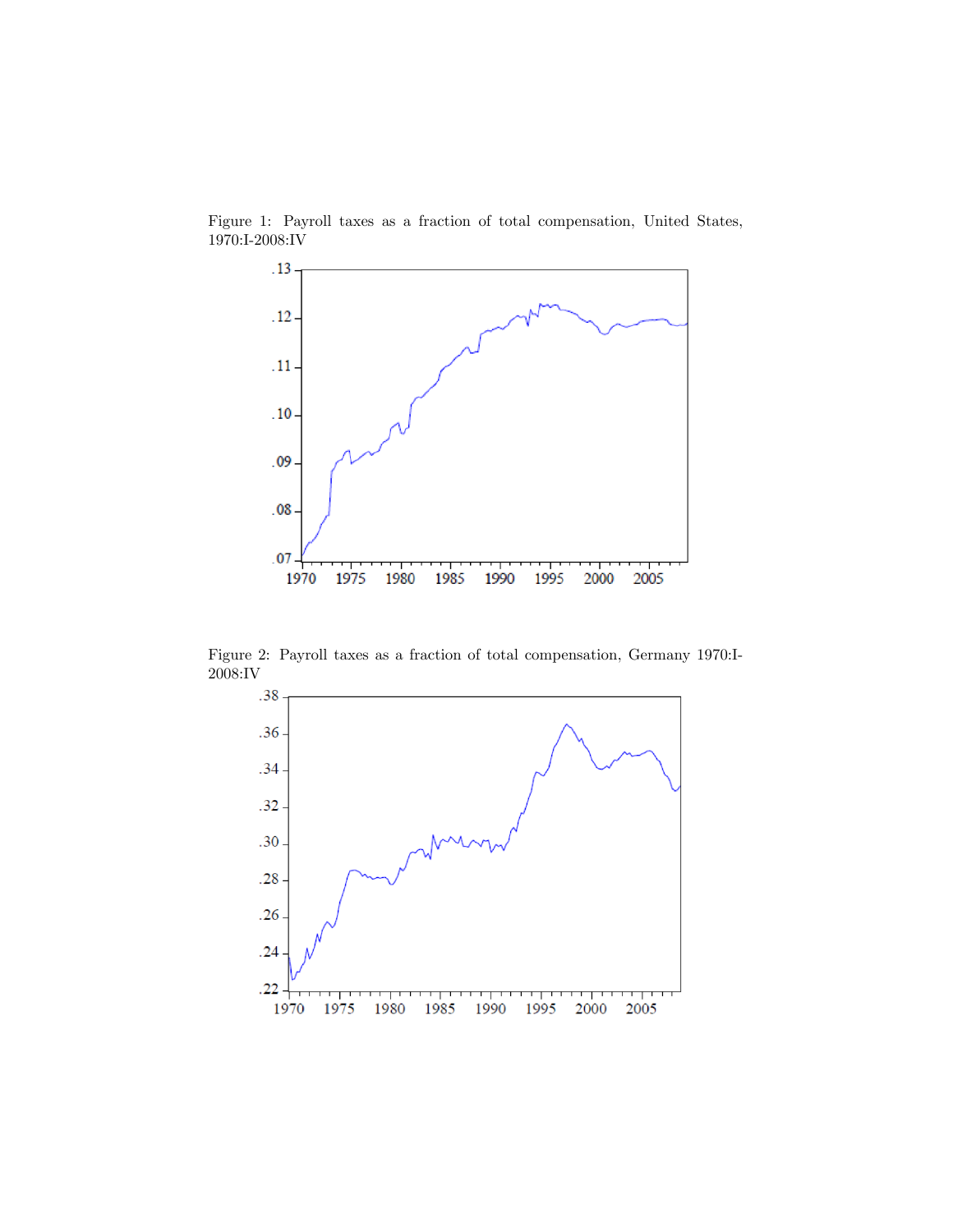

Figure 3: HP-detrended payroll taxes and GDP per capita, United States, 1970:I-2008:IV

Figure 4: HP-detrended payroll taxes and GDP per capita, Germany 1970:I-2008:IV

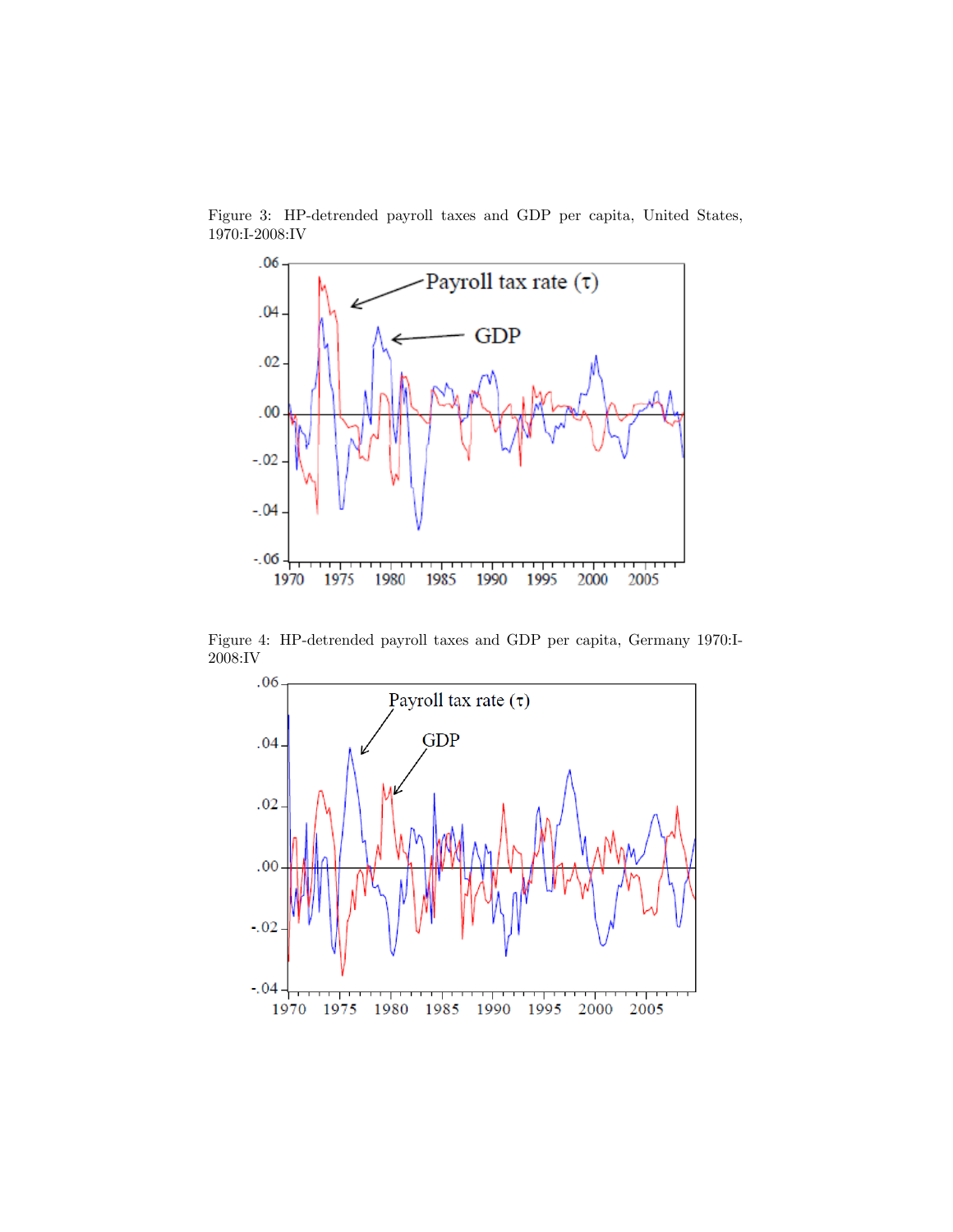Figure 5: Impulse response functions (IRF) of the model economy without payroll taxes and social insurance system to a positive 1% technology shock (z): Output, unemployment, labor share

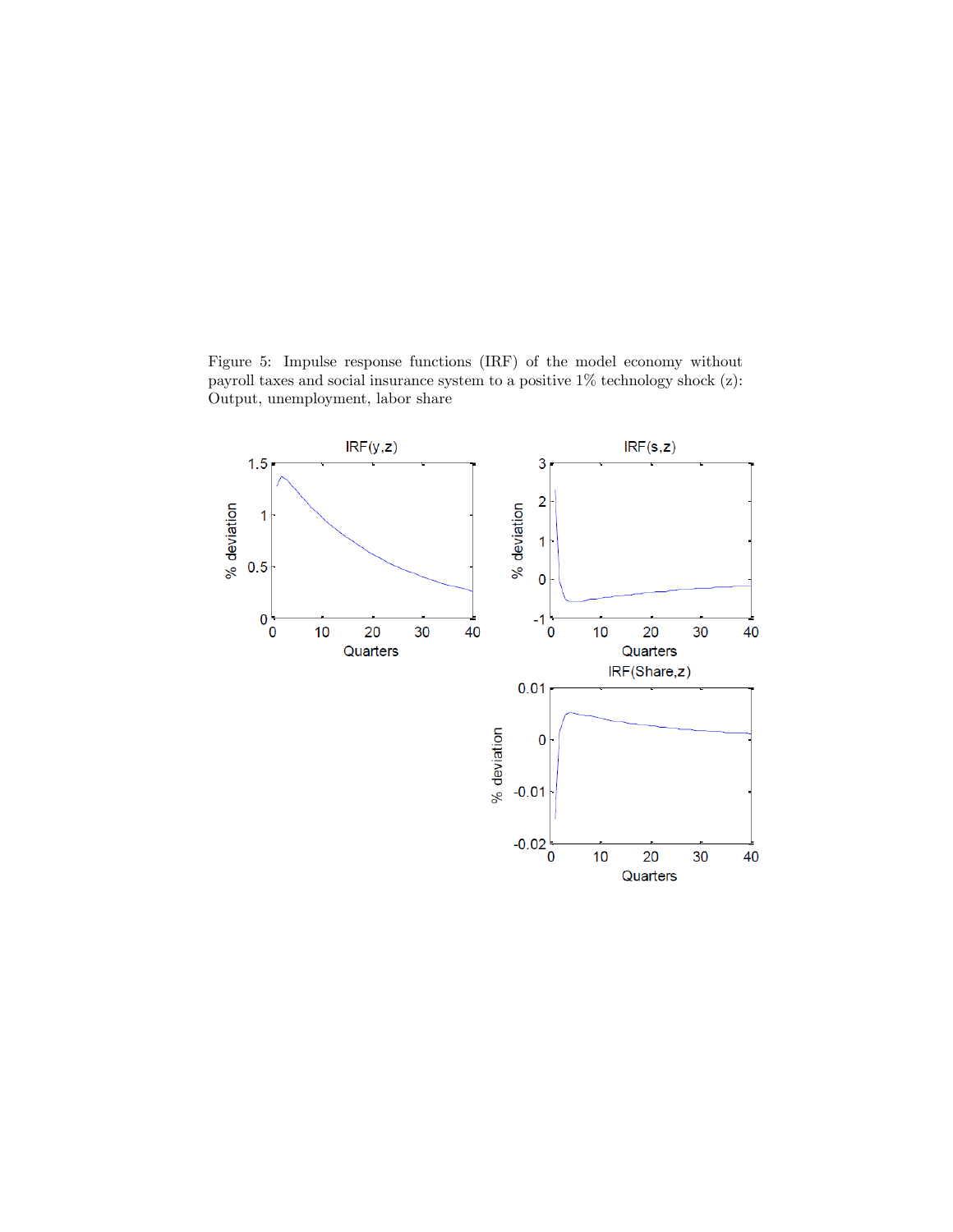Figure 6: Impulse response functions (IRF) of the model economy without payroll taxes and social insurance system to a positive 1% technology shock (z): Vacancies, employment, wages, labor market tightness (v/s)

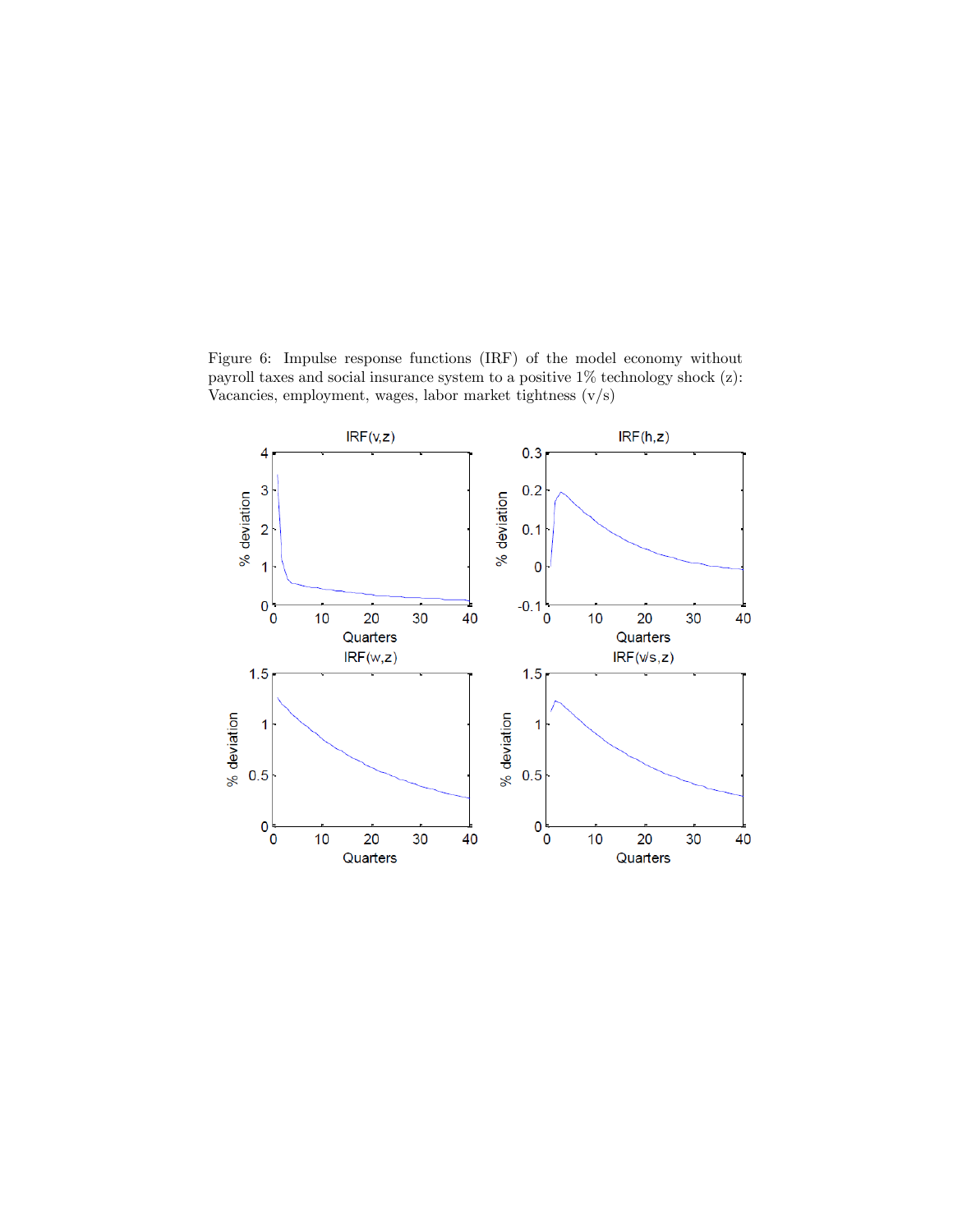Figure 7: Impulse response functions (IRF) of the model economy with payroll taxes and social insurance system to a positive 1% technology shock: Output, unemployment, tax rate, labor share